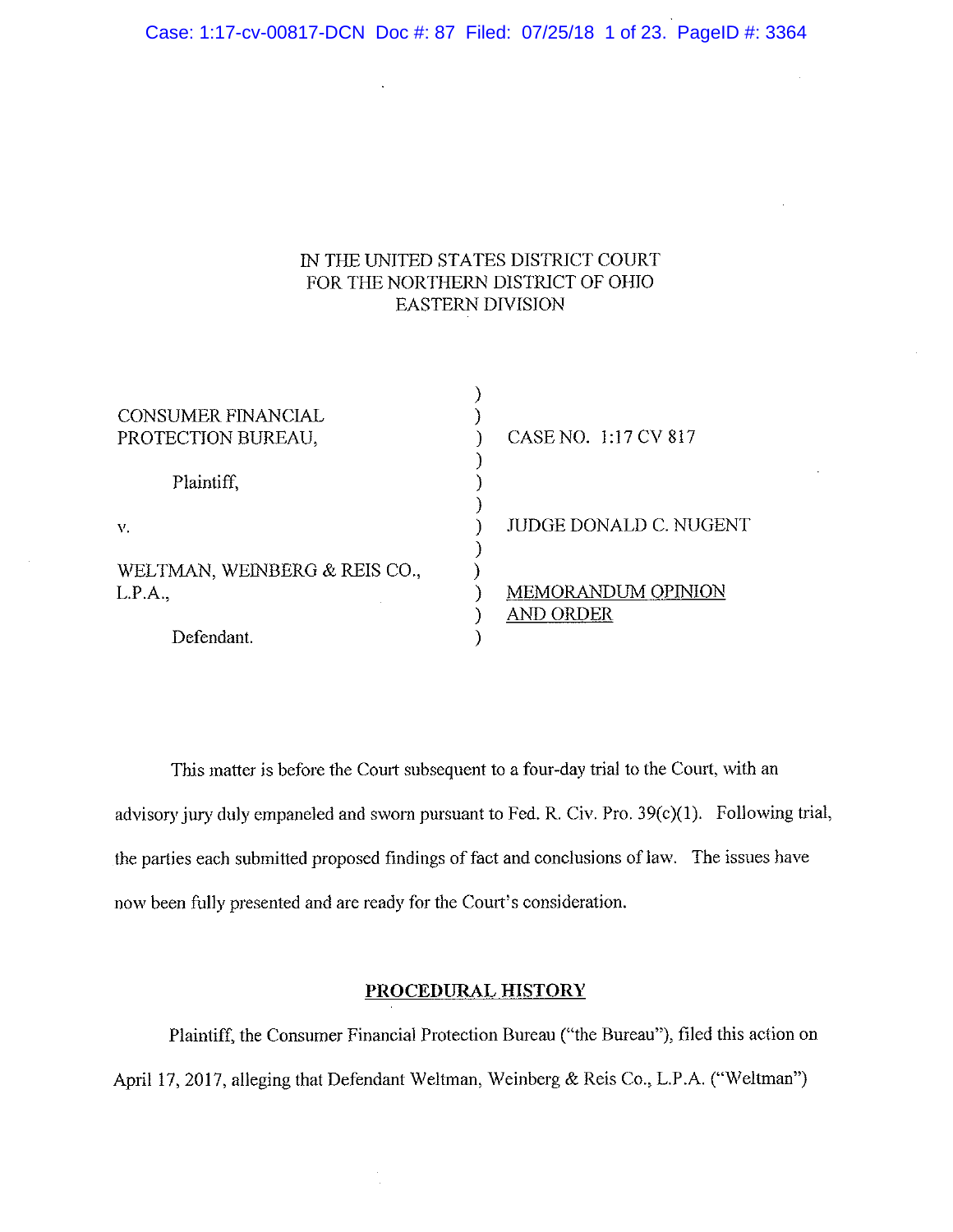#### Case: 1:17-cv-00817-DCN Doc #: 87 Filed: 07/25/18 2 of 23. PageID #: 3365

violated Sections 807(3), 807(10 and 814(b)(6) for the Fair Debt Collection Practices Act ("FDCPA"), 15 U.S.C. §§ 1692e(3), (10), and 1692l(b)(6); and, Sections 1031(a), 1036(a)(1), 1054, and 1055 of the Consumer Financial Protection Act of 2010 ("CFPA"), 12 U.S.C.  $\S$ §5531(a), 5536((a)(1), 5564, and 5565, by "misrepresenting the level of attorney involvement in demand letters and calls to consumers. (ECF  $#1$ ,  $\P$ 1, 2). Following discovery both parties moved for summary judgment. (ECF  $#$  44, 45). Both of these motions were denied. (ECF  $#61$ ).

Trial of this matter commenced on May 1, 2018, before an advisory jury, pursuant to Fed. R. Civ. Pro.  $39(c)(1)$ . Prior to the jury's empanelment, the Plaintiff voluntarily dismissed Counts 4, 5 and 6, with prejudice, and withdrew its request for disgorgement. (ECF #79). This left Counts One through Three for trial. Count One alleged that Weltman's demand letters "misrepresented that the letters were from attorneys and that attorneys were meaningfully involved, when in most cases the attorneys were not meaningfully involved in preparing and sending the letters" in violation of Sections 807(3) and 807(1) of the FDCPA, 15 U.S.C. § 1692e(3), (10). Count Two alleged that the same letters violated Section  $1036(a)(1)(A)$  of the CFPA, 12 U.S.C. § 5536(a)(1)(A), for the same reason. Count Three alleges that this also constituted deceptive acts and practices in violation of Sections  $1031(a)$  and  $1036(a)(1)(B)$  of the CFPA, 12 U.S.C. §§5531(a)(1) and 5536(a)(1)(B).

At trial, the Plaintiff called three witnesses: (1) Ms. Eileen Bitterman; (2) Mr. David Tommer; and, (3) Dr. Ronald Goodstein, and submitted exhibits. Defendant called two additional witnesses: (1) Chuck Pona; and, (2) Scott Weltman. On May 4, 2018, after four days of trial, the jury submitted their answers to the following interrogatories:

 $-2-$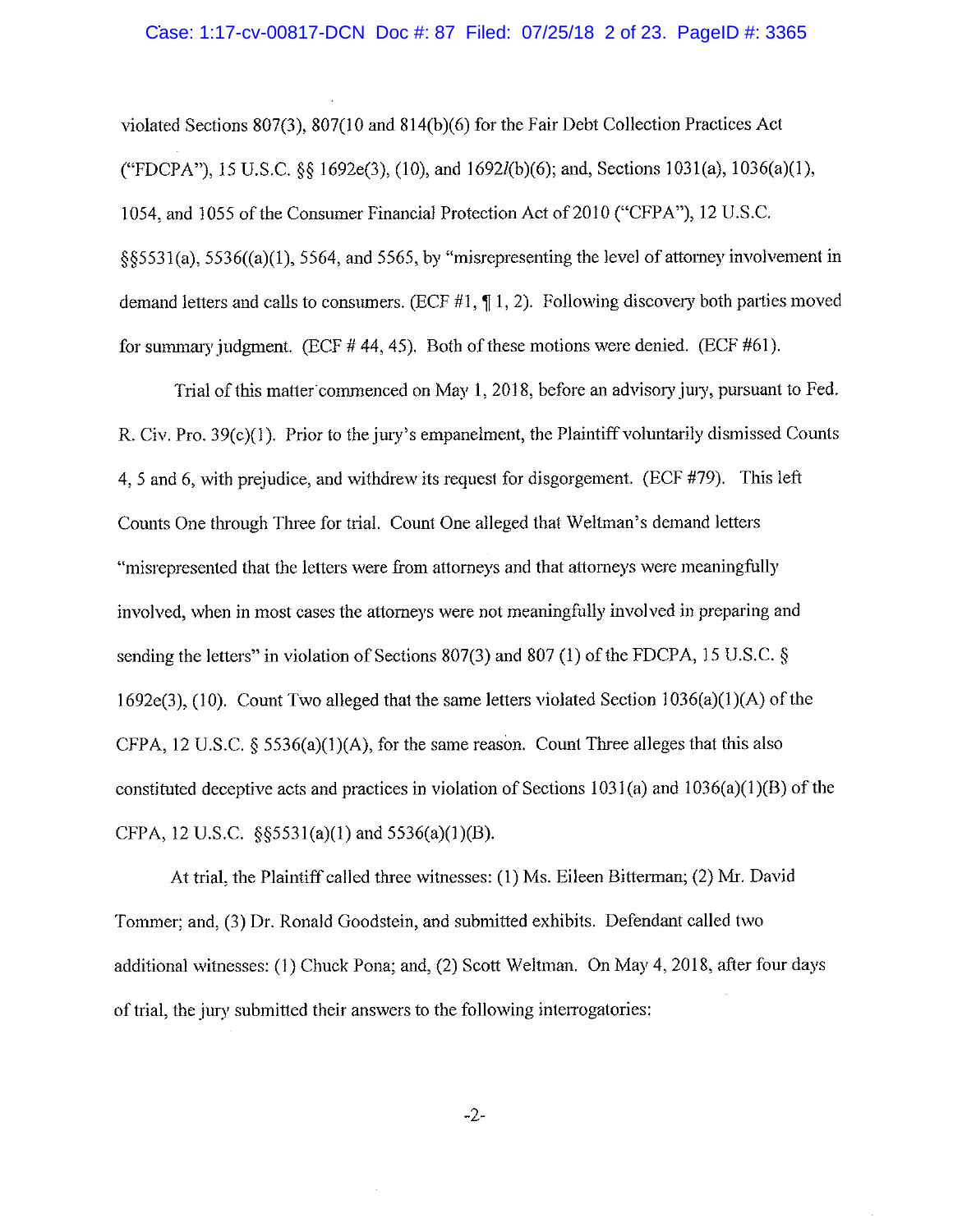1. Do you find that the Plaint if proved by a preponderance of the evidence that the initial demand letter sent by Weltman contained any false, deceptive, or misleading representations or means in connection with the collection of a debt? YES (Enter "yes" or "no").

If your answer to Interrogatory Number 1 is yes, continue to Interrogatory Number 2. If your answer is no, your deliberations are finished and you should not answer any further questions.

2. Do you find that the Plaintiff proved by a preponderance of the evidence that Weltman's lawyers were not meaningfully involved in the debt collection process. NO (Enter "yes" or "no").

If your answer to Interrogatory Number 2 is yes, continue to Interrogatory 3. IF your answer is no, your deliberations are finished and you should not answer any further questions.

After the advisory jury returned these findings, the parties were given a final opportunity to present their proposed findings of fact and conclusions of law.

The Court is not bound by the advisory jury's determination, but finds that their answer to Interrogatory Number 2 comports fully with the weight of the evidence presented at trial. The jury's answer to Interrogatory Number 1, however, does not correctly reconcile the evidence presented with the Court's instructions or the standard of proof required of the Plaintiff in this case. Although there was some evidence presented in support of the idea that the letters could be misleading to certain consumers, that evidence came exclusively from an expert that the Court does not find credible. Further, the Complaint relies solely on the assertion that the demand letters were misleading because they were sent from a law firm, and lawyers were not meaningfully involved in the debt collection process. The jury's finding, adopted by this Court,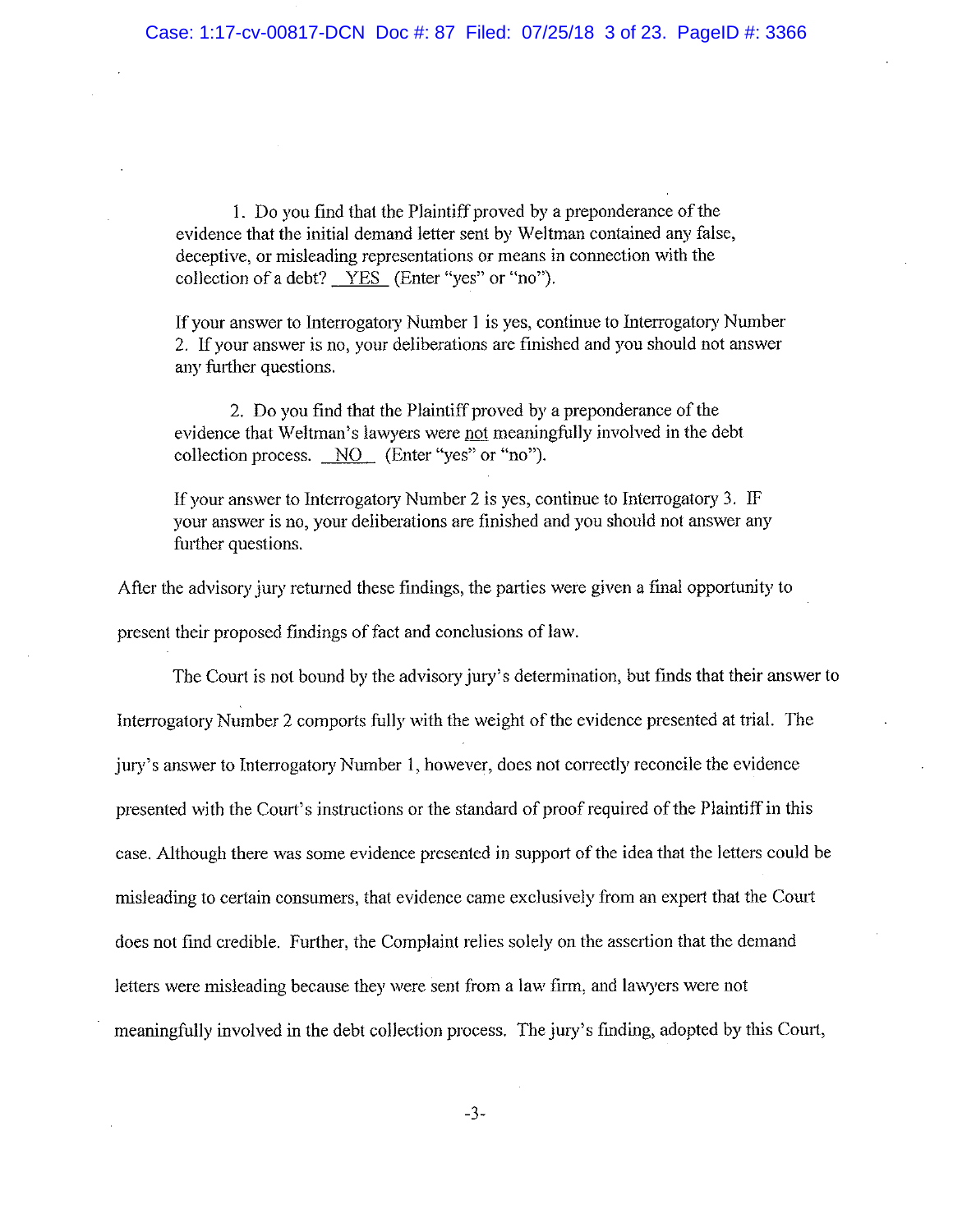that lawyers were meaningfully involved disproves the Plaintiff's sole theory of liability, and precludes recovery under the Complaint.

# **ANALYSIS**

# 1. Applicable law

Neither party disputes that Weltman is a debt collector to whom the FDCPA and the CFPA apply, or that Weltman's demand letters were sent in connection with the collection or attempt to collect debts. The question at issue in this case is whether Weltman's debt collection demand letters violated the FDCPA or the CFPA. The FDCPA and the CFPA were violated if the letters used "any false, deceptive, or misleading representation or means in connection with the collection of any debt," or if they falsely represent or imply that communication is "from an attorney." 15 U.S.C. §1692e and 1692e(3). A demand letter is not false or misleading for using letterhead that "accurately describes the relevant legal entities," had an accurate and truthful signature block, and includes a "conspicuous notation that the letter is sent by a debt collector." Sheriff v. Gillie, 136 S. Ct. 1594 (2016).

The letters are alleged to have violated the FDCPA and the CFPA not because they contain false statements, but because they allegedly falsely imply that an attorney was meaningfully involved in the collection of the debts to which the letters relate. According to case law from various circuits, a demand letter indicating that it comes "from an attorney" can be found to be deceptive even if literally true, if the letter is not the product of an attorney's professional judgment, or if the attorney was not sufficiently involved in the collection of the debt or the drafting of the letter. See, e.g., Nielsen v. Dickerson, 307 F.3d 623 (7<sup>th</sup> Cir. 2002);

 $-4-$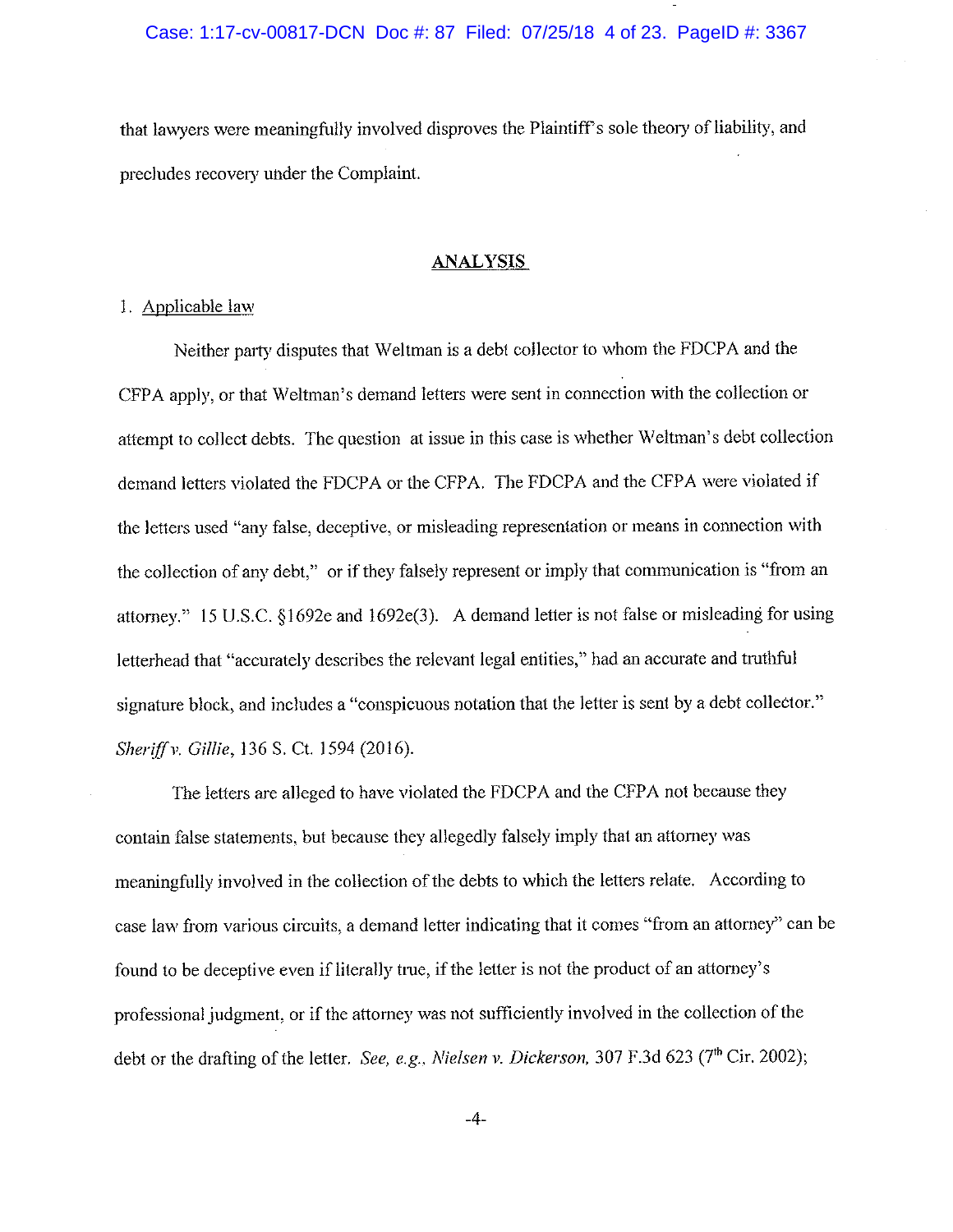Lesher v. Law Offices of Mitchell N. Kay, P.C., 650 F.3d 993, 1003 (3d Cir. 2011); Greco v. Trauner, Cohen & Thomas, LLP, 412 F.3d 360, 364 (2d Cir. 2005); Consumer Fin. Prot. Bureau v. Frederick J. Hanna & Assoc., P.C., 114 F. Supp. 3d 1342, 1363 (N.D. Ga. 2015). In order to establish any of the violations alleged in the Complaint, the Plaintiff must show, by a preponderance of the evidence, that:

1. The least sophisticated debtor would believe, based on the initial demand letter, that Weltman was acting as an attorney in the debt collection process;<sup>1</sup> and,

2. Weltman's lawyers were not meaningfully involved in the debt collection process; and.

3. The representation that Weltman was acting as an attorney in the debt collection process was material.

The least sophisticated debtor is to be considered uninformed, naive, and trusting, but also possessing reasonable intelligence, and capable of making basic logical deductions and inferences. Sanford v. Portfolio Recovery Assocs., LLC, NO. 12-11526, 2013 WL 3798285, at \*12 (E.D. Mich. July 22, 2013) (citations omitted). It is not a requirement that the Defendant intended to mislead or deceive a consumer. This standard is "lower than simply examining whether particular language would deceive or mislead a reasonable debtor," Smith v. Computer Credit, Inc., 167 F.3d 1052, 1054 (6<sup>th</sup> Cir. 1999), but does not give credence to "frivolous

<sup>&</sup>lt;sup>1</sup> A violation of CFPA's prohibition against using deceptive acts or practices uses a "reasonable person" standard rather than a "least sophisticated consumer" standard. The elements otherwise mirror those in the FDCPA. Therefore, if an act or omission does not violate the FDCPA's provisions, it will not violate the less stringent standard under the CFPA. See, e.g., Consumer Fin. Prot. Bureau v. Gordon, 819 F.3d 1179, 1192 (9th Cir. 2016); FTC v. E.M.A. Nationwide, Inc., 767 F.3d 611 (6<sup>th</sup> Cir. 2014).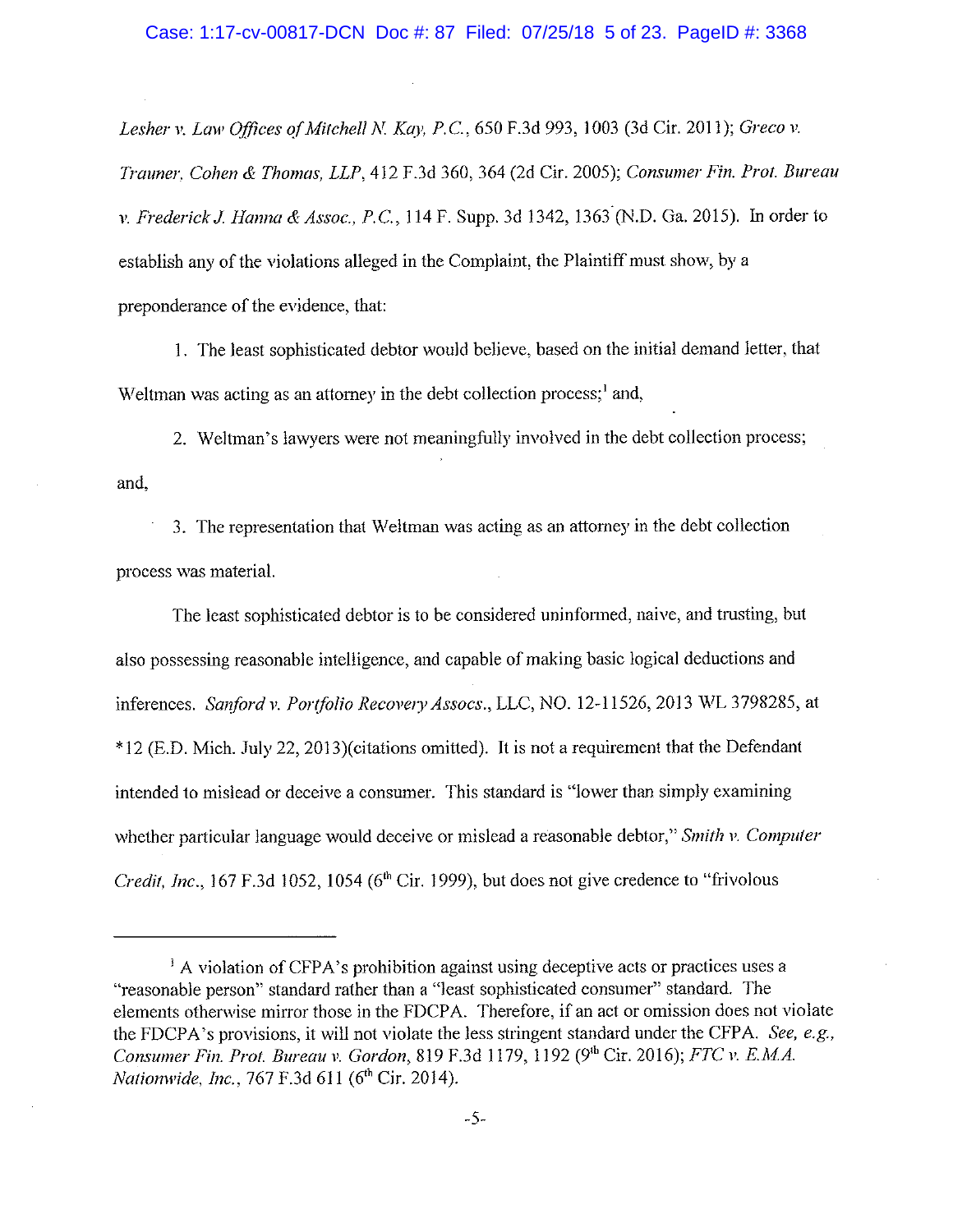### Case: 1:17-cv-00817-DCN Doc #: 87 Filed: 07/25/18 6 of 23. PageID #: 3369

misinterpretations or nonsensical interpretations. . . ." Miller v. Javitch, Block & Rathbone, 561 F.3d 588, 592 (6<sup>th</sup> Cir. 2009).

There is no specific test for what constitutes "meaningfully involved." Cases have held that an attorney has sufficient personal involvement in the process if one reviews the file of the individual consumer to whom the letter was sent and/or exercises some "professional judgment" as to the delinquency and validity of any individual debt" before the letter is issued. See, e.g. Consumer Financial Protection Bureau v. Frederick J. Hanna & Assoc., P.C., 114 F.Supp. 3d 1342, 1363 (N.D. Ga. 2015); Avila v. Rubin, 84 F.3d 222, 229 (7<sup>th</sup> Cir. 1996); Lesher v. Law Offices of Mitchell N. Kay, P.C., 650 F.3d 993, 999 (3d Cir. 2011). This is not necessarily a set requirement for meaningful involvement, however, as this is a question that must be determined based on the individual facts and totality of the circumstances in each case. See, Miller v. Wolpoff & Abramson, LLP, 321 F.3d 292, 304 (2d cir. 2003).

In order for a representation to be material, it must be likely to influence the least sophisticated debtor's decision on whether or not to pay a debt. See, Wallace v. Washington Mut. Bank, F.A., 683 F.3d 323, 326-27 ( $6<sup>th</sup>$  Cir. 2012). Creating a legitimate fear of the actual consequences of owing a valid debt is not misleading or deceptive under the act.

2. Stipulated Facts<sup>2</sup>

The parties stipulated to the following facts:

1. The Bureau (Plaintiff) is an independent agency of the United States that enforces and

<sup>&</sup>lt;sup>2</sup> The stipulated facts were taken from the Parties' Stipulation of Facts (ECF #66), and from stipulations agreed to by the parties at trial, which were communicated to the Jury through the Court's jury instructions. (ECF #77 at 80-81).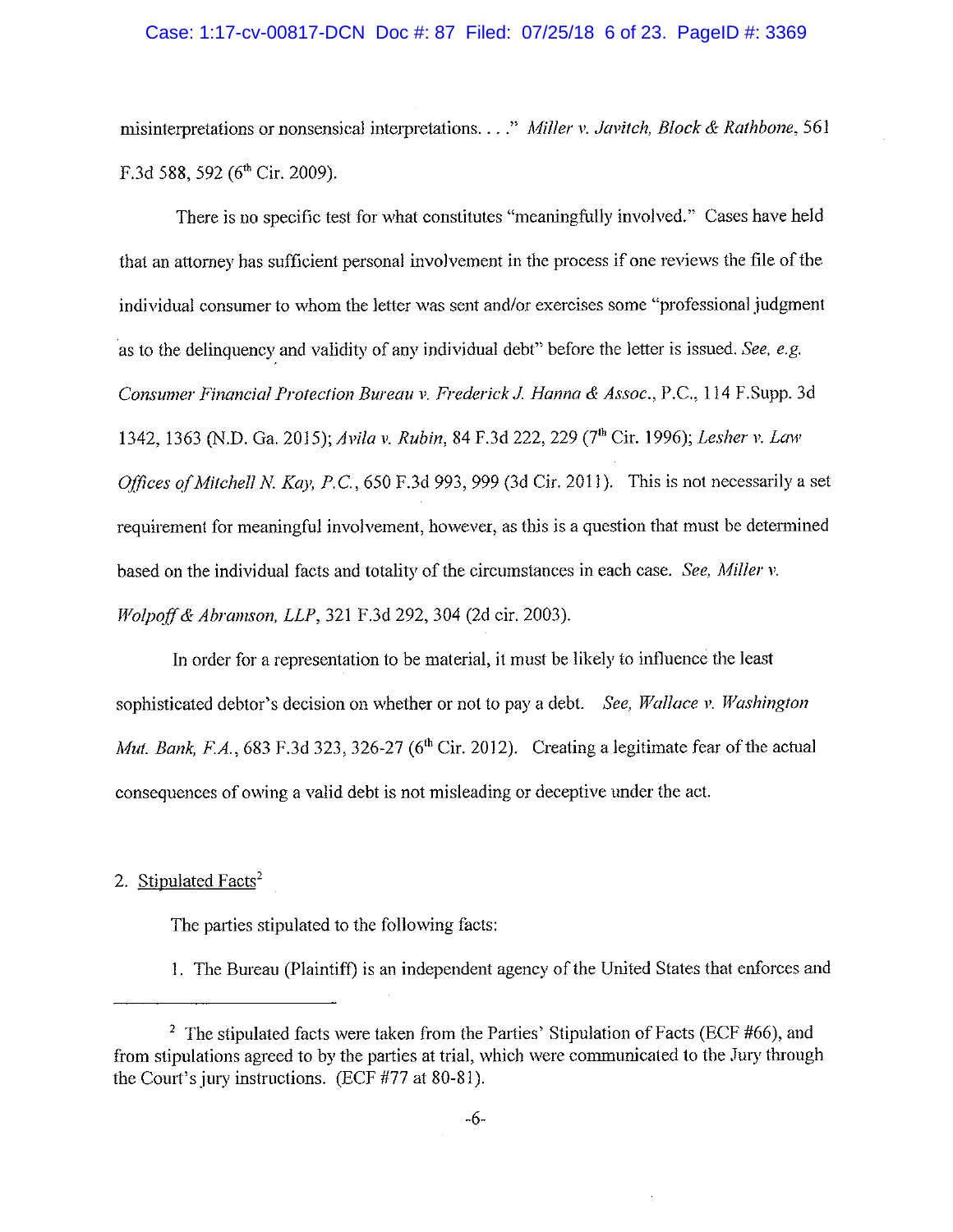#### Case: 1:17-cv-00817-DCN Doc #: 87 Filed: 07/25/18 7 of 23. PageID #: 3370

issues regulations pursuant to federal consumer financial law, including the Fair Debt Collection Practices Act and the Consumer Financial Protection Act of 2010.

2. Weltman (Defendant) is an Ohio professional corporation organized under the laws of Ohio that operates as a law firm.

3. Weltman has maintained a website, www.weltman.com, from at least July 21st, 2011, to date.

4. Weltman is a debt collector under the Fair Debt Collection Practices Act and a covered person under the Consumer Financial Protection Act of 2010.

# 3. Evidence at Trial

Eileen Bitterman, the compliance officer and a shareholder of Weltman, is a lawyer licensed to practice law in Ohio. She is responsible for creating policies and overseeing training. (ECF #75 at 44). She testified as follows.

Weltman is owned by shareholders, all of whom are attorneys. (ECF #75 at 130). Weltman is hired by creditors to collect a variety of types of consumer debt. (ECF #75 at 44-45). During the relevant time period, Weltman had up to 7,000 creditor clients. (ECF #75 at 98). Weltman has a consumer collection unit that is staffed by non-attorneys but is overseen by an attorney who is the business unit leader, and collections support attorneys. (ECF #75 at 48). They are paid on a contingency fee basis, based on the amount of money they are able to collect from consumers. (ECF  $#76$  at 94, 107).

In an attempt to collect on consumer debts, Weltman sends out letters that are generated from attorney-approved templates. (ECF #75 at 50-51). One of these templates is an initial

 $-7-$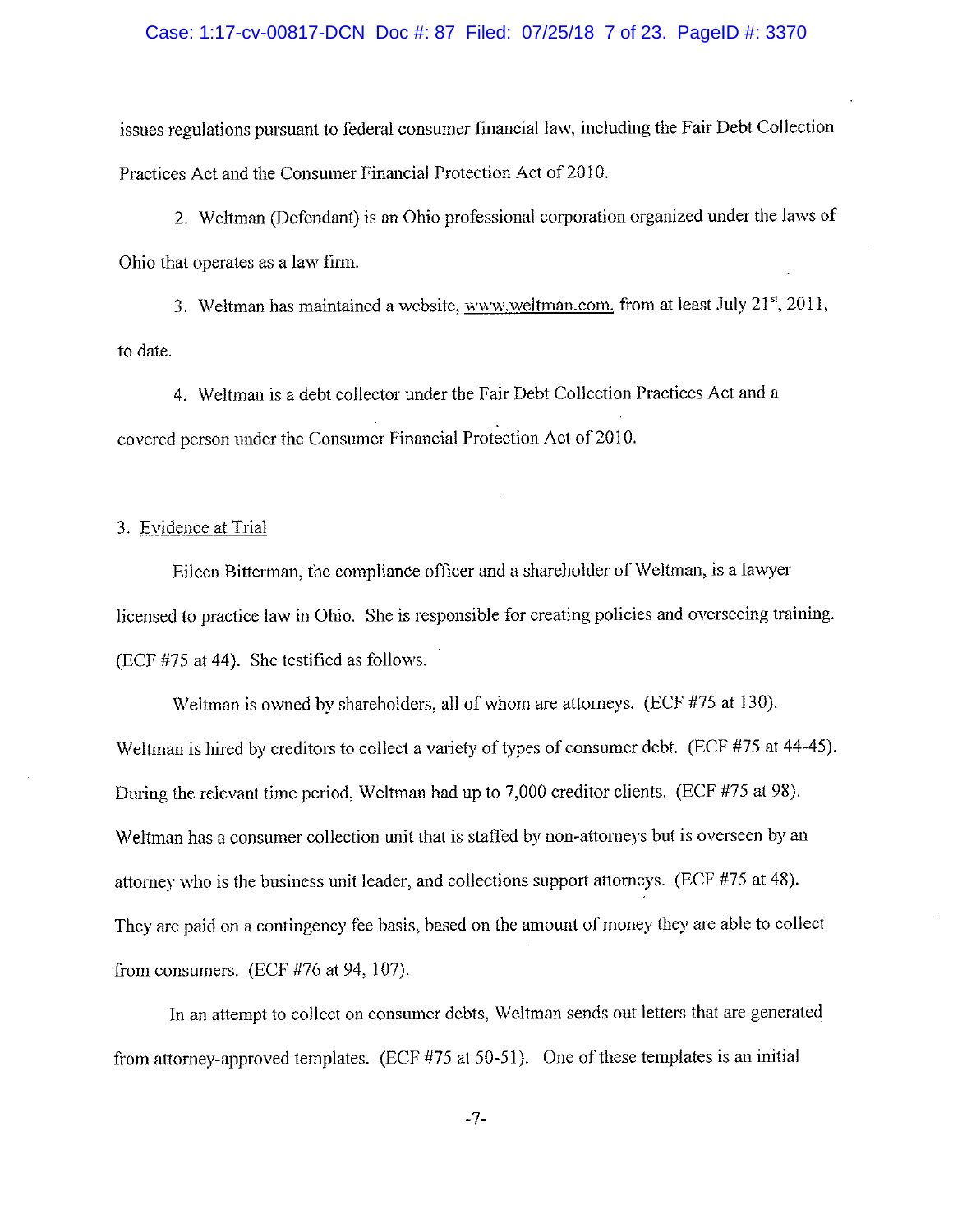### Case: 1:17-cv-00817-DCN Doc #: 87 Filed: 07/25/18 8 of 23. PageID #: 3371

demand letter that includes the name of Weltman, Weinberg & Reis Co., L.P.A. and the words "Attorneys at Law," at the top of the letter. (ECF #75 at 57, 86). These letters are signed by Weltman, and are on Weltman letterhead. (ECF #75 at 57-58, 80, 86). Ms. Bitterman testified that 4.2 million demand letters, from these templates, were sent to consumers between July 21, 2011 and October 31, 2017. (ECF #75 at 91). She also testified that some templates for followup letters also state that "this law firm is a debt collector attempting to collect this debt for our client." or other references indicating that Weltman is a law firm, which are a truthful statements. (ECF #75 at 64-66).

Weltman does not contend that they are practicing law when they send demand letters. (ECF #76 at 96). They do not require an attorney to review every individual consumer account before a demand letter is sent. (ECF #75 at 98-99). Weltman attorneys do not form a professional judgment about the validity of a debt or the appropriateness of sending a demand letter before the letters are sent. (ECF #75 at 99). Weltman receives information from creditor clients about consumer accounts and data is loaded into Weltman's computer system. (ECF #75 at 73-74). The data is then "scrubbed." Scrubbing is a process by which outside vendors use criteria established by Weltman's lawyers to flag consumers who should not be sent collection letters. (ECF #75 at 102-103).

Some of Weltman's training manuals indicate that "because WWR is a law firm, a consumer may have the incorrect assumption that a legal action will be automatically filed against them" and that "certain consumers may have prioritized paying the debt because the law firm is in a better position to file suit than a collection agency." (ECF #75 at 108, 112). If a client wants advice on whether to pursue litigation. Weltman has non-attorney audit employees

 $-8-$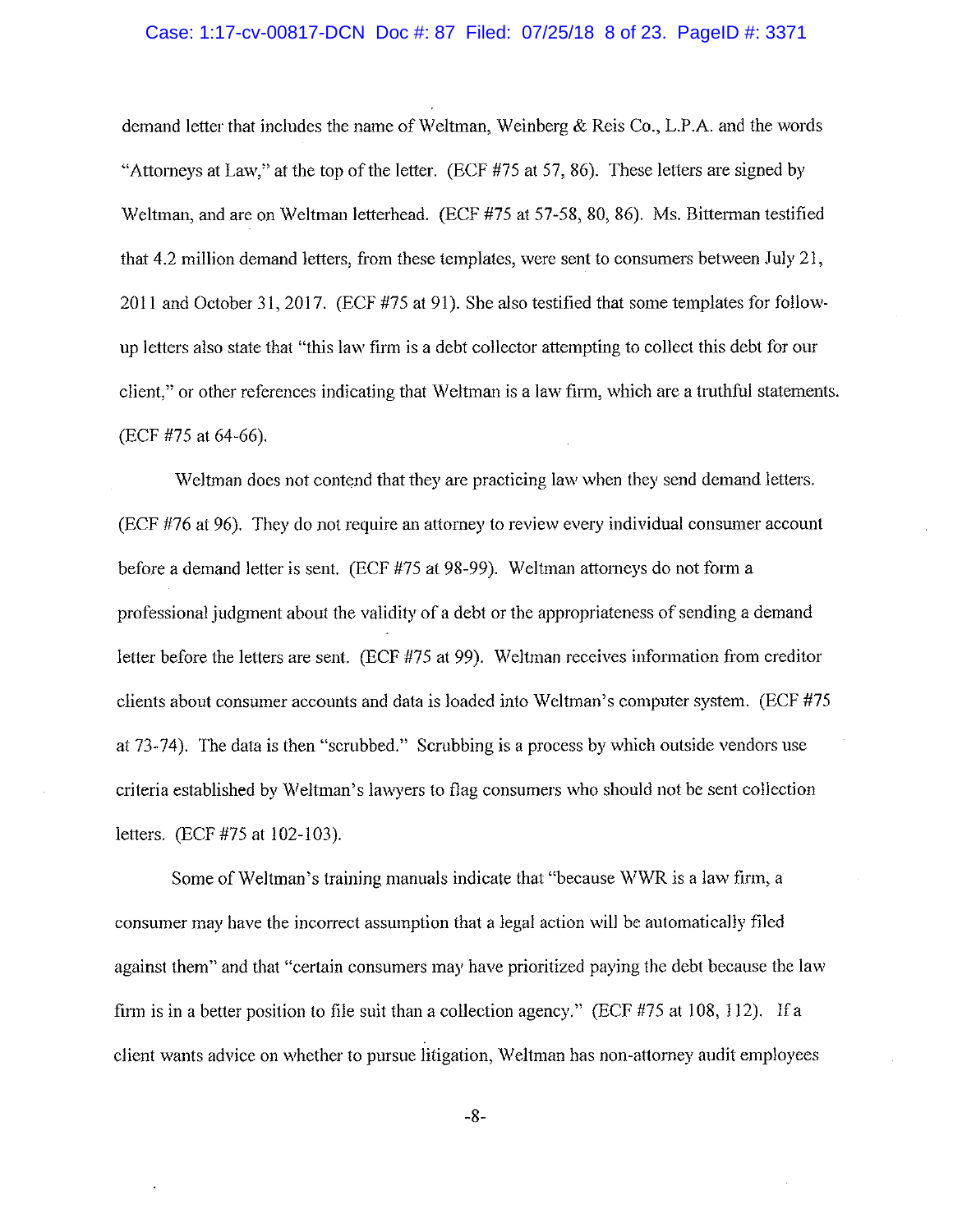### Case: 1:17-cv-00817-DCN Doc #: 87 Filed: 07/25/18 9 of 23. PageID #: 3372

review the consumer's information to see if the account is eligible. These employees follow policies and procedures provided to them by Weltman attorneys. (ECF #75 at 114). If an account is flagged as not eligible for litigation, an attorney could then review the file, and before a lawsuit can be filed, an attorney must review the consumer's account. (ECF #75 at 114). Weltman has attorneys licensed in only seven states, but does nationwide debt collection. If an account is elevated to litigation in a state where no Weltman attorney is licensed, Weltman may refer the case to a different law firm, who would then have to send another demand letter informing the consumer that the firm is acting as a debt collector. (ECF #75 at 115-116).

Weltman has a formal compliance program that is developed and approved by attorneys, including the shareholders and the Board. (ECF #130-131). It has hundreds of policies and procedures for delegating, educating, and supervising staff, for auditing compliance across the business units and ensuring compliance with client processes and procedures as well as Weltman's processes and procedures. (ECF #75 at 127-129, 132-134, 180; ECF #76 at 10-36). These are drafted by attorney shareholders, go through several layers of attorney review; and are eventually approved by attorney Board members. (ECF #75 at 128-130, 132, 182-183; ECF #76 at 10-36). They are also enforced by attorneys. (ECF #76 at 11-35). Attorneys are involved in bringing clients to the firm, drafting client contracts, checking their reputation, interacting with the client, and discussing the available data and documentation, the history of their portfolio and types of accounts, which consumers are represented by attorneys, any asset reviews that have occurred, and arbitration or bankruptcy information, reviewing the clients procedures and policies, and evaluating whether the client is a trustworthy and legally compliant creditor. (ECF #75 at 149-150, 167-169; ECF #76 at 72-73). Attorneys assess issues that may arise with

 $-9-$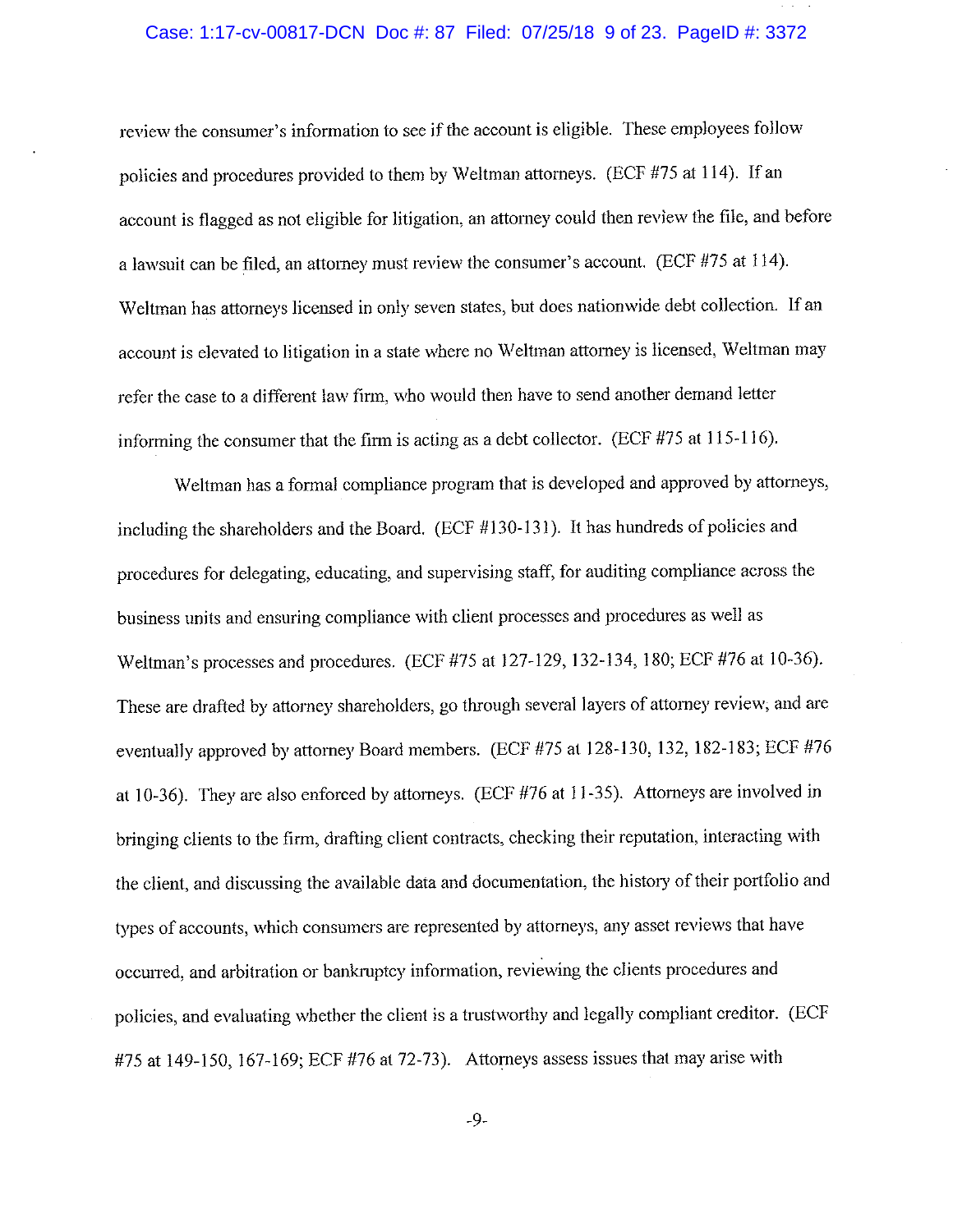# Case: 1:17-cv-00817-DCN Doc #: 87 Filed: 07/25/18 10 of 23. PageID #: 3373

statutes of limitations, arbitration clauses, choice of law issues, how interest is calculated, last date of payment, deceased debtors and other legal questions. (ECF #153-54; ECF #76 at 8-9)). Many of these issues must be addressed by an attorney before a demand letter ever goes out. (ECF #75 at 157). Using their legal knowledge the attorneys create procedures for analysis that can be taught to non-attorney employees or programmed for automated implementation or programming of the "scrubbing" criteria. (ECF #75 at 157-159).

Ms. Bitterman also testified that these same procedures used in the processes complained of in this lawsuit, including electronic communication and automated scrubbing processes were previously approved by the Ohio Attorney General and used by the firm when working as special counsel for the collection of debts owed to the State of Ohio. (ECF #76 at 43-44, 58-59). The evidence showed that Richard Cordray, who was the head of Plaintiff, CFPB when this lawsuit was filed, was the Ohio Attorney General when Defendant Weltman was hired to collect those state debts. When collecting for the State of Ohio, Attorney General Cordray, the same person ultimately responsible for the filing of this lawsuit, directed Weltman to use the Ohio Attorney General's letterhead on Weltman's demand letters for the state. He also required Weltman to state in the letter that they were "special counsel," and to use the words "Attorney at Law" and "collections enforcement special counsel" on the demand letter. (ECF #76 at 52-54).

Ms. Bitterman testified that as a Weltman attorney, in charge of compliance, having talked to debtors and having access to the complaint log, she is not aware of any complaints given directly to the firm stating that their letters were confusing due to their identification as a law firm. (ECF #76 at 62-64). She also stated that she is not aware of any holding from any court finding that Weltman had misled a consumer. (ECF #76 at 89, 105). She acknowledged,

 $-10-$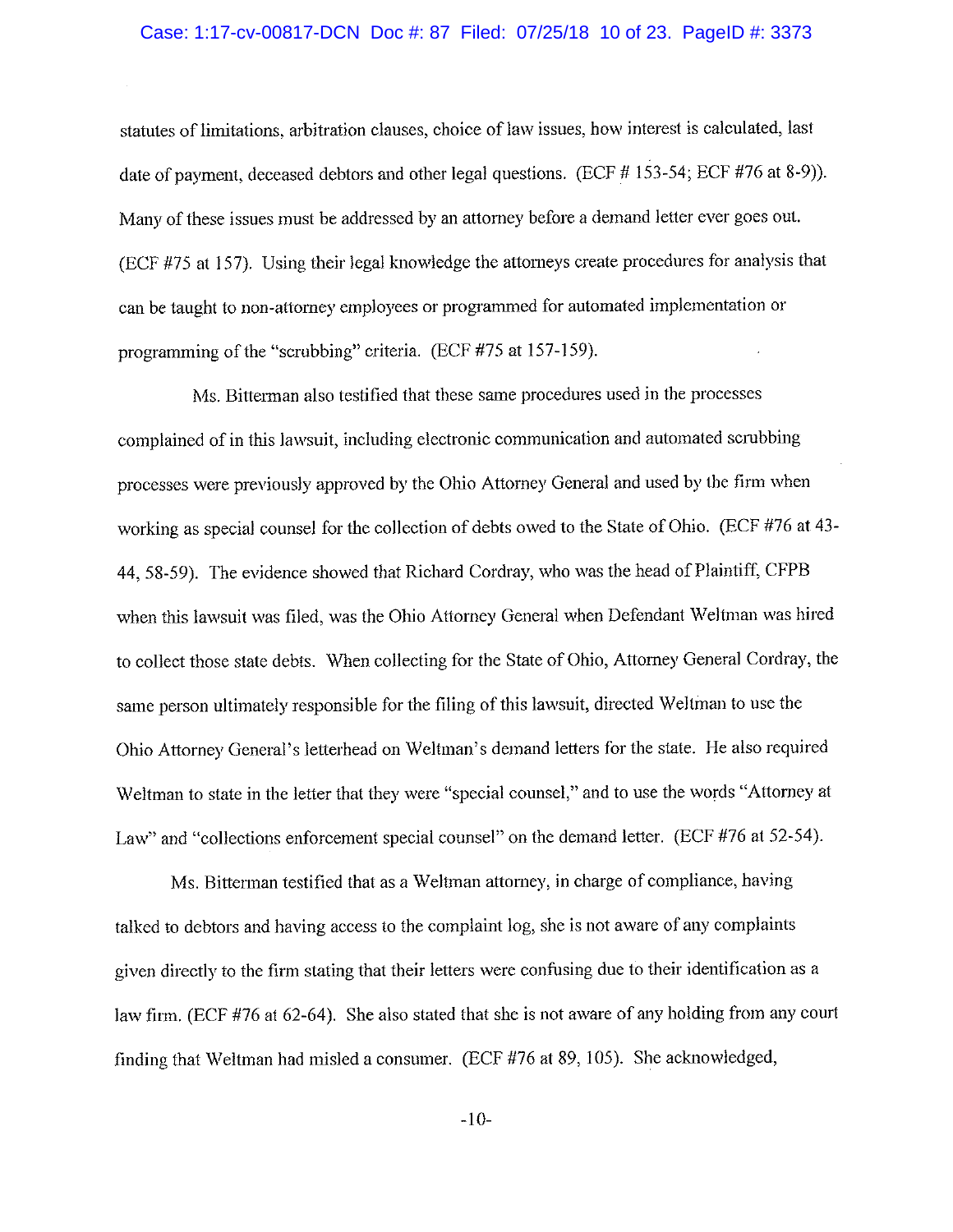## Case: 1:17-cv-00817-DCN Doc #: 87 Filed: 07/25/18 11 of 23. PageID #: 3374

however, being aware of multiple lawsuits, in both state and federal courts, filed against the firm alleging that their demand letters were misleading for implying that there is meaningful attorney involvement in the demand letters. (ECF #76 at 86-89). She testified she is also unaware of any person who prioritized payment, or paid a debt not owed, because the demand letters came from a law firm, rather than identifying simply as a debt collector. (ECF #76 at 63-64). Weltman provided "over a million recorded consumer phone calls," none of which were cited by the Plaintiff as evidence of confusion, materiality, or harm stemming from the alleged misrepresentation in this case. (ECF #76 at 67-68).

Mr. Tommer, the director of consumer collections and a non-attorney, also testified at trial. He testified that he works with law firm attorneys to develop workflow strategies for the collection of consumer debts. (ECF #76 at 114-115). He testified that the supervisors in the "agency unit," which falls under the consumer collection business unit, are not attorneys. (ECF #76 at 117-119). He reports to Chuck Pona, who is an attorney, and who oversees the consumer collection unit. (ECF #76 at 139). He also testified that no attorneys work "directly under " the agency collections group.  $(ECF # 76$  at 120). When accounts are taken in by Weltman, Weltman load the data, scrub the electronic data, and then if the files survive the scrub, and there is a valid address, a demand letter is generated and sent within two to three days from intake. (ECF #76 at 129-130). This entire process is automated. (ECF #76 at 130). Attorneys develop the scrub process, but Mr. Tommer was unaware of any other role attorneys would have in the scrub process. (ECF #76 at 130).

When initial demand letters don't result in payment, clients may reclaim the files or the files may go to the audit department to be assessed for additional actions, including the filing of a

 $-11-$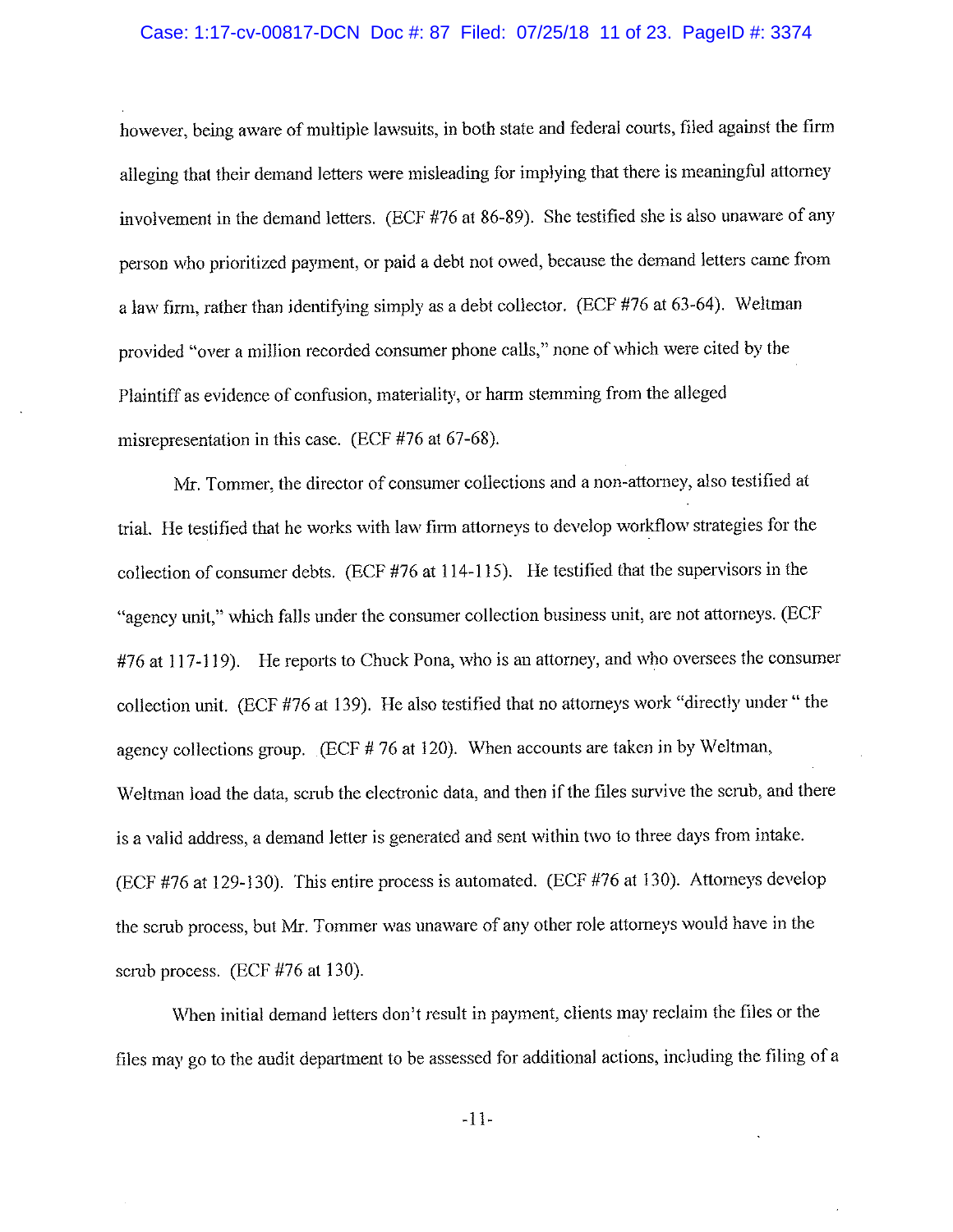suit. (ECF #76 at 133). The suit audit department gathers information to give to the attorneys to make this determination. (ECF #76 at 133-134).

Mr. Tommer testified that attorneys are meaningfully involved in a debt collection before the consumer is mailed an initial demand letter. (ECF #76 at 141). They run the firm, and every day he and his team interact with or take direction from an attorney while doing their jobs. (ECF #76 at 141-142). The demand letters were written by Eileen Bitterman, an attorney, and her team. (ECF #76 at 142). Attorneys make the decision whether to take on a client, and perform the reviews of potential clients' documents, legal terms and conditions relating to the debt. (ECF #76 at 143-144). Attorneys are involved at the onset of the scrubbing process for the high volume clients. (ECF #76 at 144). Attorneys also look at and oversee any alterations and changes in internal processes, implementation of any new letter, and procedures and policies utilized on a day to day basis, scripting for collectors, and training materials. (ECF #76 at 146- $147.$ 

The Plaintiff also called Dr. Ronald Goldstein, an associate marketing professor at the McDonough School of Business at Georgetown University, who was asked to assess whether consumers believe a lawyer is involved in reviewing an account, and the decision to send demand letters. (ECF #76 at 154-155). He was offered and accepted as an expert witness. (ECF #76 at  $162$ ).

Dr. Goldstein testified that he gave a field study survey to 634 people from the "relevant population," defined as "people who had used their credit card in the last five years for personal or household reasons" or "had borrowed money in the last five years for personal, household reasons," but not from a friend or family. (ECF #76 at 177-180). He stated that he did not want

 $-12-$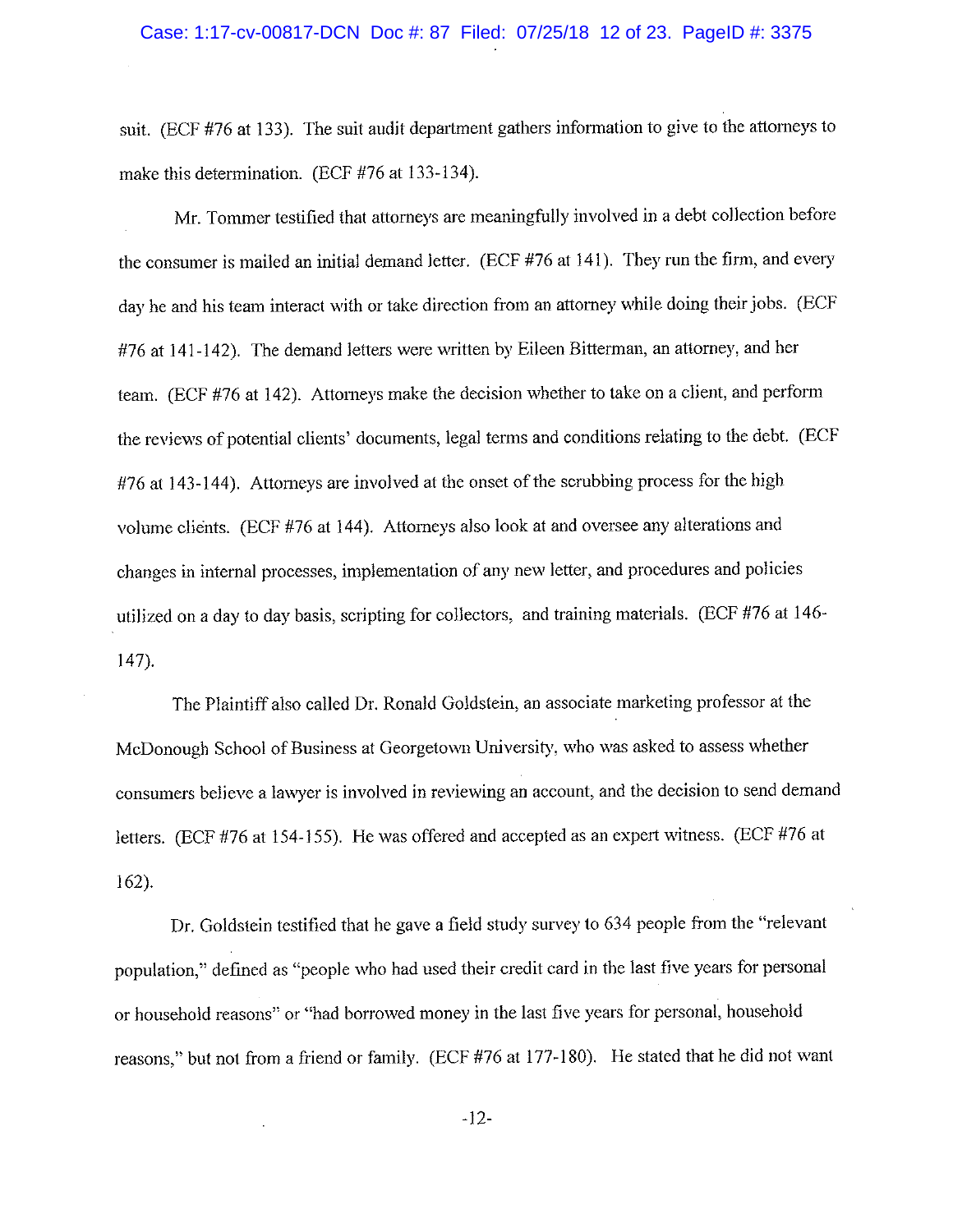# Case: 1:17-cv-00817-DCN Doc #: 87 Filed: 07/25/18 13 of 23. PageID #: 3376

to survey anyone who actually received Weltman's demand letter, any lawyers, or any marketing researchers because they would be biased, but he did not take any action to determine if anyone in the survey group had actually ever received a Weltman letter. (ECF #76 at 178-180, 195-196). He used three groups. One was shown the Weltman demand letter, and one was given a letter that purported to be from Weltman, Weinberg & Reis Ltd., used the phrase "collection services" rather than "attorneys at law," The third group used the name WW&R, rather than "Weltman, Weinberg & Reis, Ltd. (ECF #76 at 182-183). Dr. Goldstein then asked a series of questions which led him to the finding that 40% of the first group believed a lawyer reviewed the account, 20% of the second group believed a lawyer reviewed the account, and 13% of the third group believed that a lawyer reviewed the account. (ECF #76 at 191-192). No definition was provided for what it means to "review the account." (ECF #76 at 202). He also tested the question "who sent the letter" and found that 50% of the people with the original letter believed it was sent by a law firm or lawyer. He himself testified that simply the use of the name Weltman, Weinberg  $\&$ Reis, without any reference to a legal indicator, such as L.P.A. or "attorney at law," was perceived as sounding like a law firm. (ECF #76 at 195).

Dr. Goldstein also testified that while he designed the survey, he did not conduct the initial interviews; did not recruit the people who were surveyed; did not design the technological programming; delegated work to a research team; and, hired graphic designers to make changes to the letters. Nonetheless he testified that he was "meaningfully involved" in conducting the survey because all of the other people were working under his guidance and supervision. (ECF #76 at 199).

Defendant called Charles Pona to testify. He is an attorney who is currently managing the

 $-13-$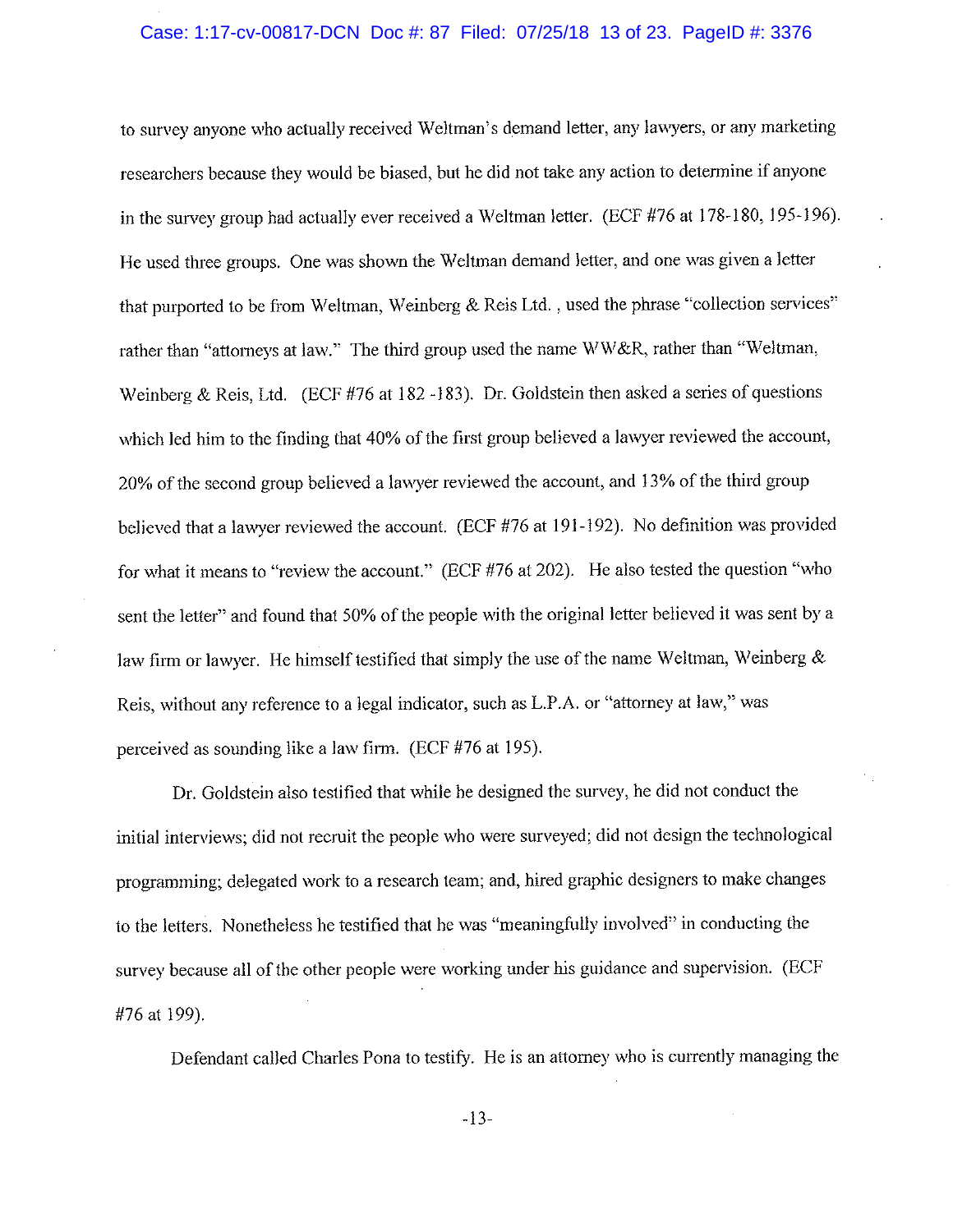### Case: 1:17-cv-00817-DCN Doc #: 87 Filed: 07/25/18 14 of 23. PageID #: 3377

consumer collections department at Weltman, is a shareholder in the firm, and is on the management committee. (ECF #76 at 216-217). There are currently 20-25 attorneys in the consumer collections department. (ECF #76 at 222). The attorneys are continuously available to any non-attorney members of the unit to answer questions and give advice. They hold weekly meetings with the managers, and invite people from the client services area, human resources and IT staff to participate. (ECF #76 at 224). All attorneys are involved in compliance issues, but about 8-10 years ago a full time compliance department was started to focus on compliance with state and federal laws. (ECF #76 at 224). All written procedures and policies are sent to the attorneys on the management committee by a steering committee which includes compliance members. (ECF #76 at 225). Mr. Pona also testified that the firm has never been found to have violated any law related to debt collection practices, and that he is not aware of any ethical violations that have ever been found against the firm in any state. (ECF #76 at 227).

Mr. Pona testified that attorneys are involved in client acquisition and due diligence; IT requirements; contracting, including obtaining warranties as to the validity of the debts put forth for collection; sampling documentation and terms from collection accounts, including calculation of interest rates, analyzing default provisions, reviewing statutes of limitations, and determining when arbitration is required; reviewing for responsible parties; debtor asset review; permissible fees; develop criteria for scrubs that weed out non-collectible accounts; and, drafting the demand letters. (ECF #76 at 230-256).

Mr. Scott Weltman was also called by the defense. He is also an attorney who is currently the managing shareholder of the Weltman firm. (ECF #77 at 28). There are currently 25 attorney shareholders in the firm, and approximately 60 attorneys overall. (ECF #77 at 34).

 $-14-$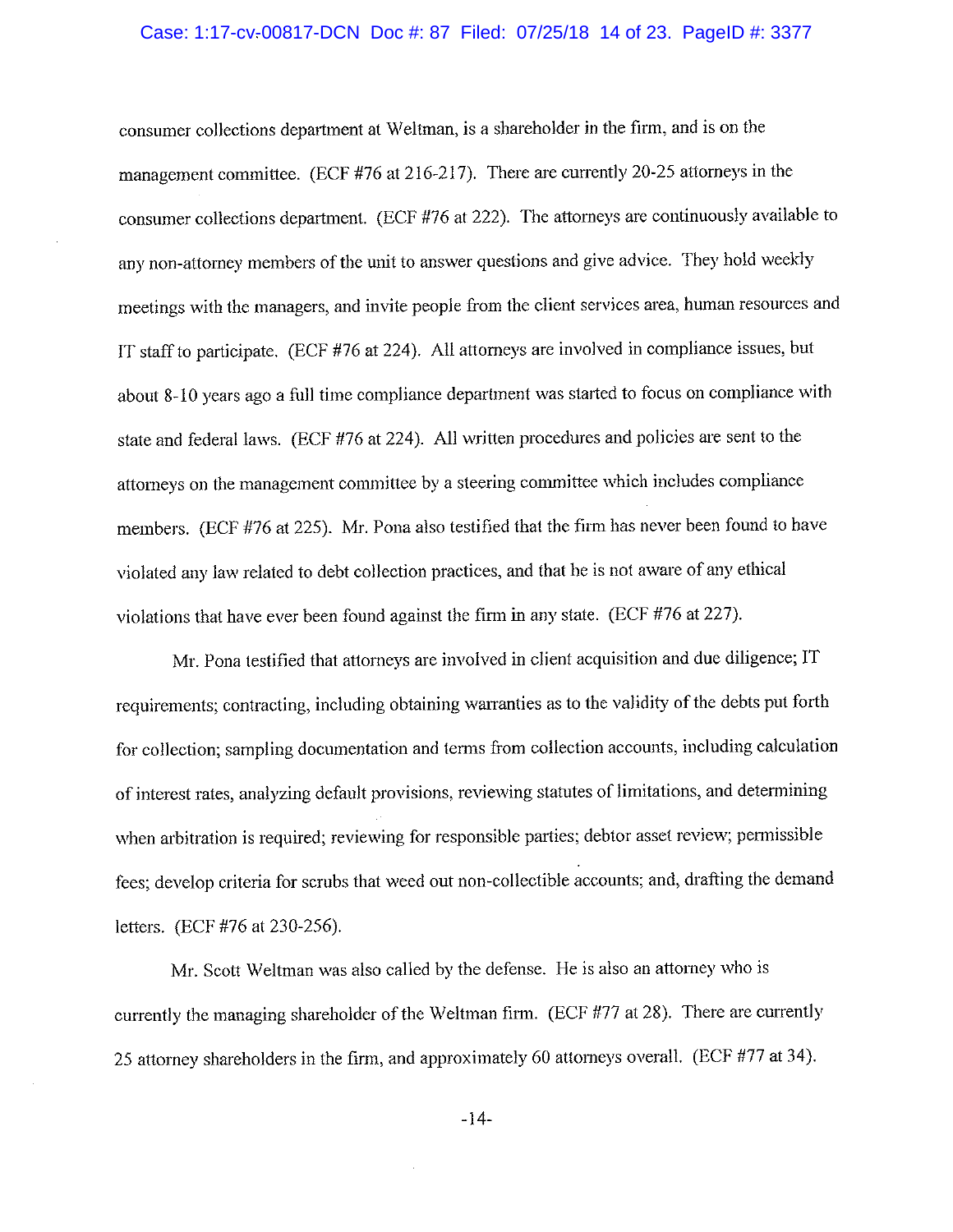# Case: 1:17-cv-00817-DCN Doc #: 87 Filed: 07/25/18 15 of 23. PageID #: 3378

At times the firm has had up to 120-140 attorneys at a time. (ECF #77 at 34). Mr. Weltman testified that the firm has never been found to have violated any law, and that none of the firm's lawyers have ever been found to have committed ethical violations. (ECF #77 at 39). When working for the Ohio Attorney General the firm was chosen and continuously audited and the state never had a complaint with how they managed their debt collection practices. (ECF #77 at 40). He also testified that Ms. Bitterman and Mr. Pona correctly testified as to the involvement that attorneys have in the debt collection processes at Weltman. (ECF #77 at 41-42). Mr. Weltman testified that everything in the demand letter is truthful. (ECF #77 at 62).

# FINDINGS OF FACT/CONCLUSIONS OF LAW

The Court makes the following findings of fact and conclusions of law based upon the evidence presented at trial:

1. This Court has subject-matter jurisdiction over this matter under 12 U.S.C. 85565(a)(1), 28 U.S.C. § 1331, and 28 U.S.C. § 1345.

2. Weltman regularly collects or attempts to collect consumer debts and, therefore, is a "debt collector" as defined under the FDCPA.

3. Weltman collects debt related to consumer credit, and is, therefore, a "covered person" as defined under the CFPA.

4. Weltman is a legal professional association operating as a law firm, with a fully integrated collection agency. The firm is owned exclusively by attorney shareholders and the Board of Directors consists of five such shareholders.

5. Weltman also employs non-attorneys in the debt collection units.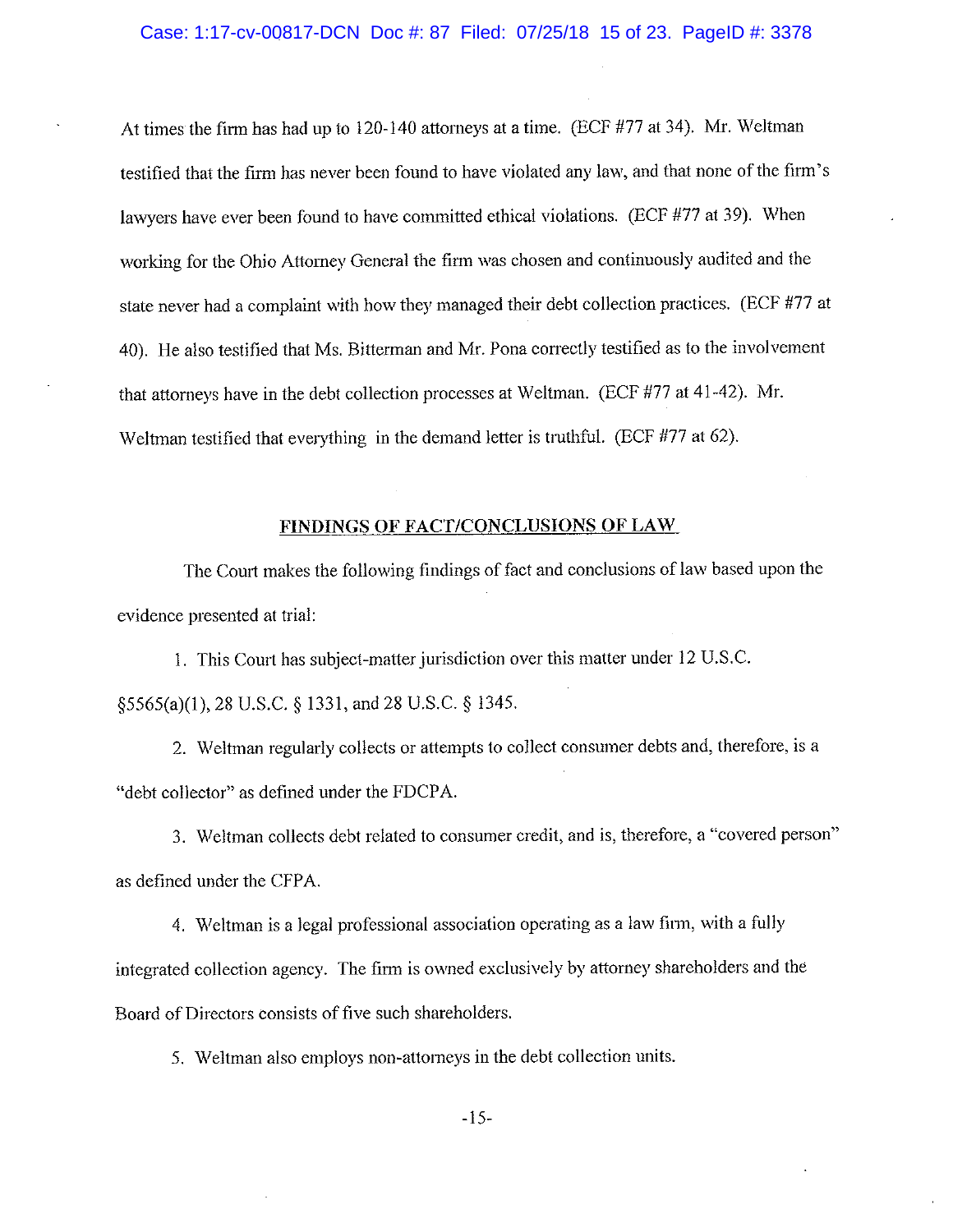# Case: 1:17-cv-00817-DCN Doc #: 87 Filed: 07/25/18 16 of 23. PageID #: 3379

6. Weltman sends out letters that are generated from attorney created and attorney approved templates. One of these templates is an initial demand letter printed on law firm letterhead, with the name of the firm appearing in all caps and in bold at the top with "ATTORNEYS AT LAW" printed directly beneath. "Weltman, Weinberg & Reis Co., L.P.A." is listed as the signatory on these letters.

7. The demand letters accurately describe the identity and legal description of the entity sending the letter. As such, it cannot be fairly described as false or misleading simply for correctly identifying Weltman as a law firm, and as the signatory.

8. The initial demand letter advises the putative debtor (1) that the debt has been placed with Weltman for collection and (2) that the consumer has specific rights under the FDCPA. These representations are both truthful.

9. The demand letter is sent on Weltman's letterhead, and accurately conveys the fact that Weltman is a law firm that has been retained to collect the putative debt. The letter does not state that an attorney has reviewed the particular circumstances of the account, does not mention any potential legal action, and is not signed by an attorney.

10. The demand letter template, used to generate the demand letters sent by Weltman reads as follows:

> Please be advised that the above referenced account has been placed with us to collect the outstanding balance due and owing on this account to the current creditor referenced above. As of the date of this letter you owe the amount listed above. Therefore, it is important that you contact us at [phone number] to discuss an appropriate resolution for this matter.

> This communication is from a debt collector attempting to collect this debt for the current creditor and any information obtained will be used for that purpose. Unless you dispute the validity of this debt, or any portion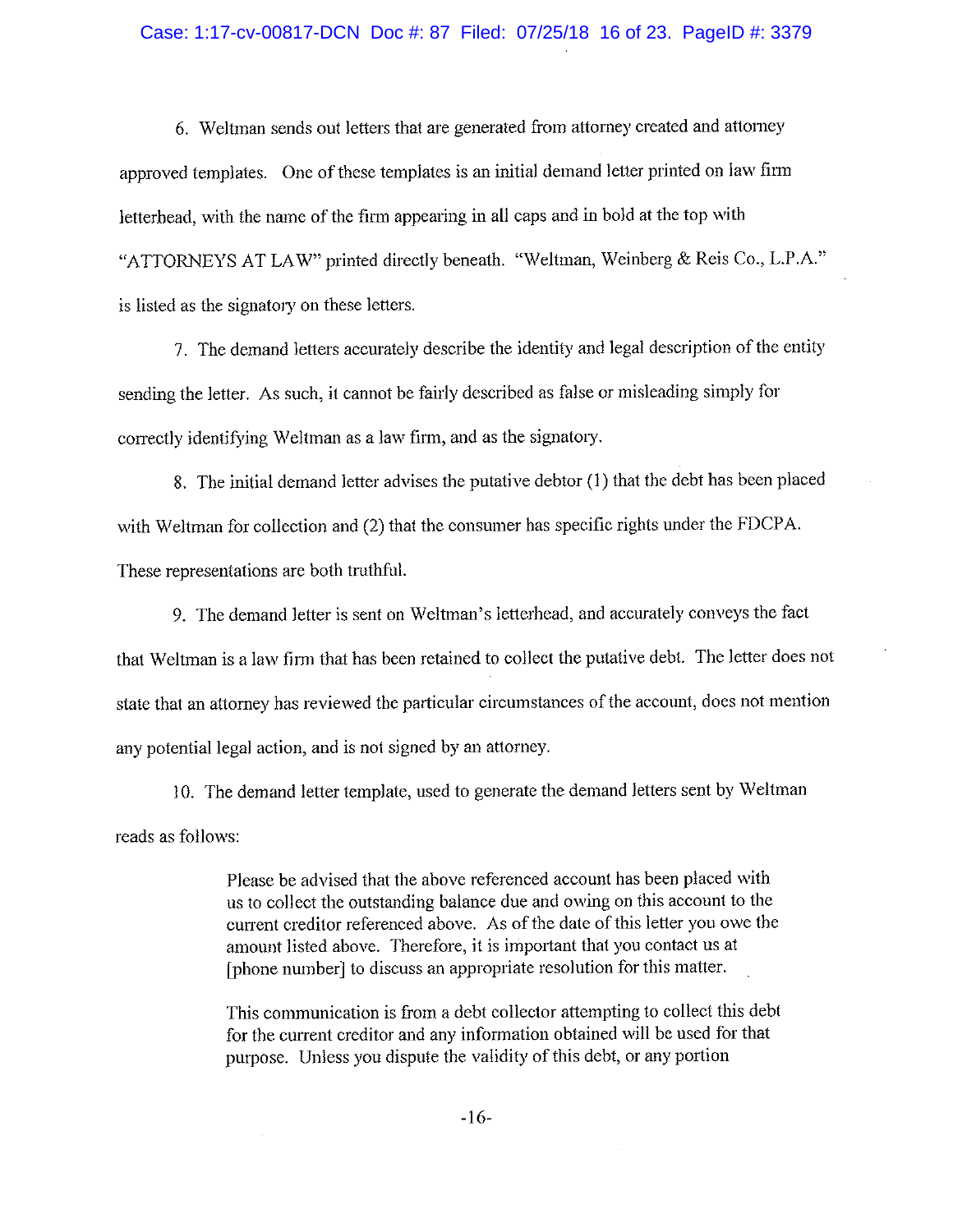thereof, within thirty (30) days after receipt of this letter, we will assume the debt is valid. If you notify us in writing within the thirty (30) day period that the debt, or any portion thereof, is disputed, we will obtain verification of the debt or a copy of a judgment and a copy of such verification or judgment will be mailed to you. If you request in writing within the thirty (30) day period, we will provide you with the name and address of the orginal creditor if different from the current creditor.

Thank you for your attention to this matter.

Sincerely,

Weltman, Weinberg & Reis Co., L.P.A.

11. Most of the content of the letter follows the language of the FDCPA. The first two sentences provide the information required by 15 U.S.C. §1692g(a)(1) and (2). The disclosure in the next paragraph that the communication is from a debt collector is nearly identical to the language of 15 U.S.C. §1692e(11), and the rest of that paragraph contains the exact language required by 15 U.S.C.  $\frac{61692g(a)(3)-(5)}{2}$ .

12. Weltman is not practicing law when they send demand letters.

13. Weltman's demand letters can be interpreted to imply that an attorney is

"meaningfully involved" in the debt collection process.

14. Weltman does not require an attorney to review every individual consumer account before a demand letter is sent, and Weltman attorneys do not form a professional judgment about the validity of a debt or the appropriateness of sending a demand letter before the letters are sent.

15. Weltman obtains information from creditor clients about consumer accounts, and data is loaded into Weltman's computer system. Attorneys are involved in bringing clients to the firm, drafting client contracts, checking their reputation, interacting with the client, and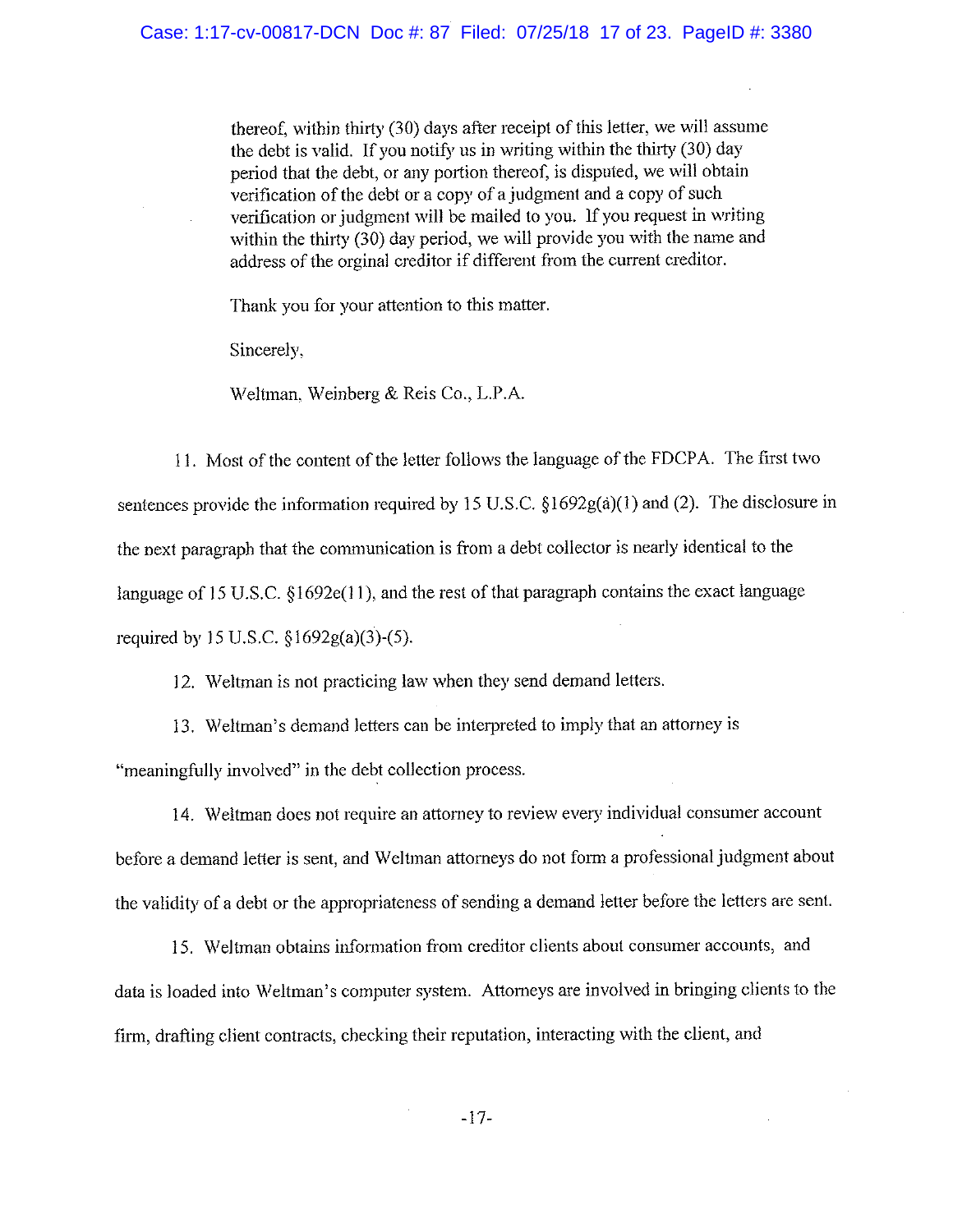### Case: 1:17-cv-00817-DCN Doc #: 87 Filed: 07/25/18 18 of 23. PageID #: 3381

discussing the available data and documentation, the history of their portfolio and types accounts, which consumers are represented by attorneys, any asset reviews that have occurred, and arbitration or bankruptcy information, reviewing the clients procedures and policies, and evaluating whether the client is a trustworthy and legally compliant creditor. This takes place before demand letters are sent.

16. Attorneys obtain warranties as to the validity of the debts put forth for collection; sampling documentation and terms from collection accounts, including calculation of interest rates, analyzing default provisions, reviewing statutes of limitations, and determining when arbitration is required; reviewing for responsible parties; debtor asset review; and the validity of fees.

17. The data provided by Weltman's clients is "scrubbed." Scrubbing is a process by which outside vendors use criteria established by Weltman's lawyers to flag consumers who should not be sent collection letters. Attorneys, using their legal knowledge create procedures and criteria for analysis that can be taught to non-attorney employees or programmed for automated implementation or programming of the "scrubbing" criteria. This takes place before demand letters are sent.

18. Weltman has a formal compliance program that is developed and approved by attorneys, including the shareholders and the Board.

19. Weltman has hundreds of policies and procedures for collecting debts, as well as educating, and supervising staff.

20. Weltman's policies and procedures are drafted by attorney shareholders, go through several layers of attorney review, and are eventually approved by attorney Board members. They

 $-18-$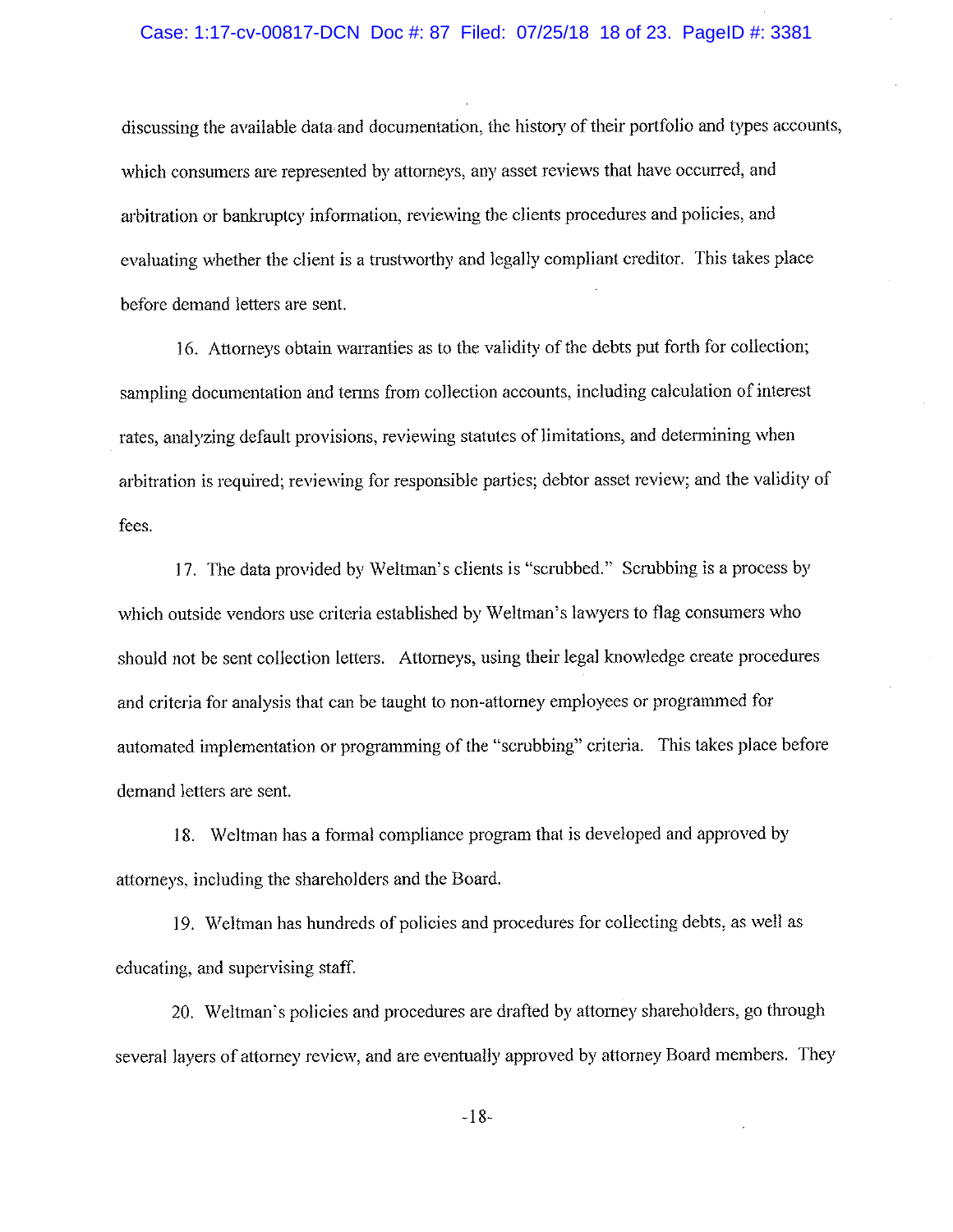are also enforced by attorneys.

21. Weltman conducts routine audits for compliance across the business units and ensures compliance with client's processes and procedures as well as Weltman's internal processes and procedures.

22. Attorneys assess issues that may arise with statutes of limitations, arbitration clauses, choice of law issues, how interest is calculated, last date of payment, deceased debtors and other legal questions. Many of these issues must be addressed by an attorney before a demand letter is sent.

23. Attorneys draft the demand letter templates, and they are approved by the attorneys in Weltman's Compliance Audit Department.

24. Attorneys and non-attorney staff work together on a daily basis, and interact in weekly meetings. Weltman attorneys oversee all departments and are responsible for the training and oversight of all non-attorney staff.

25. Weltman reviews cases for litigation and litigates collection actions in the states where its attorneys are licensed.

26. There has never been a finding in any jurisdiction that Weltman's letters or any other of its statements contain falsehoods or misrepresentations.

27. Weltman collected debts for the State of Ohio using substantially similar demand letters to the ones at issue in this case, and following the same processes and procedures it follows for all other debt collection clients. The Ohio Attorney General, Richard Cordray, approved of these letters and with full knowledge of their content approved the use of these letters for the State of Ohio's collection efforts.

 $-19-$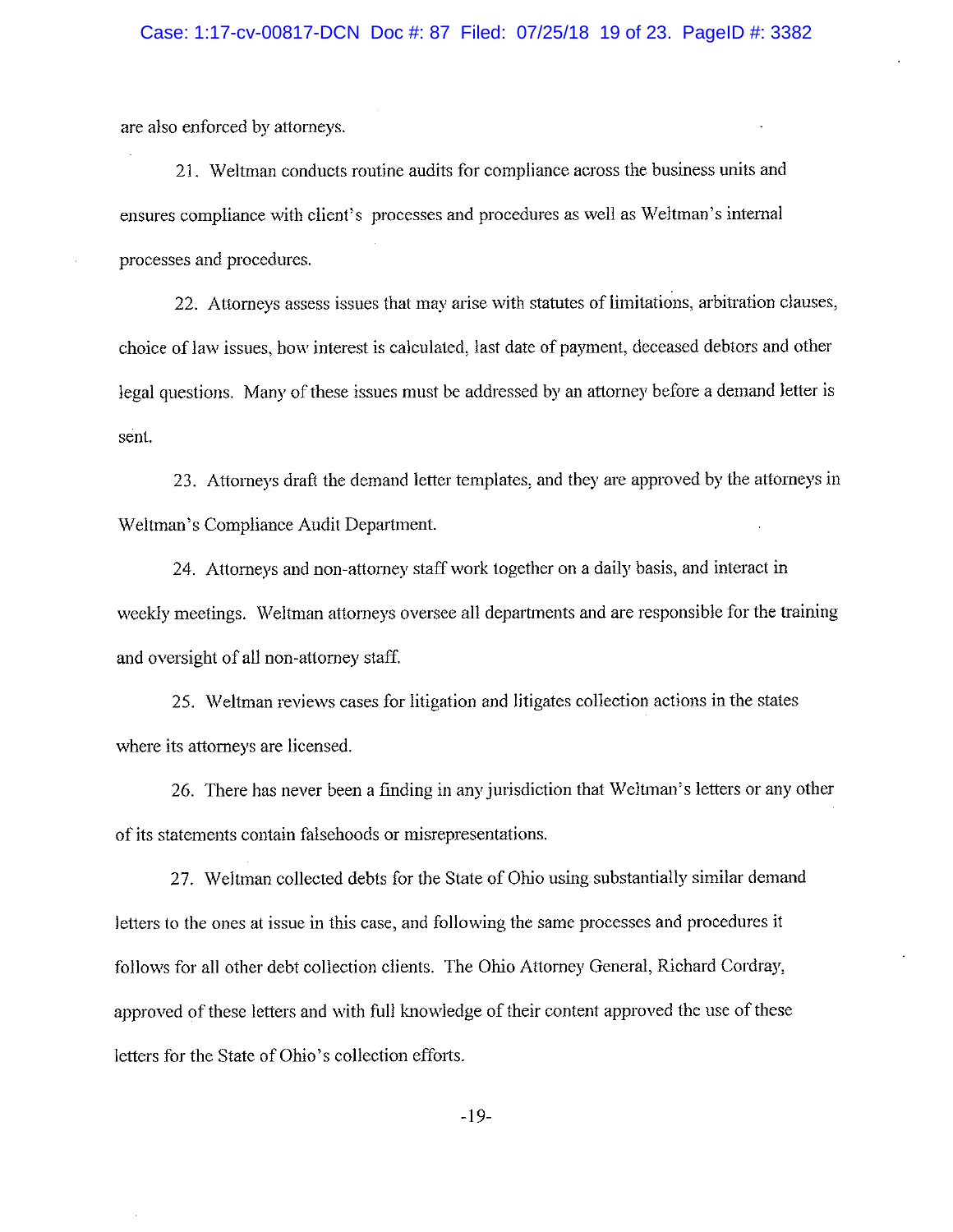28. Despite requiring similar indications and disclosures of attorney involvement in the debt collection letters used on behalf of the State of Ohio, Richard Cordray, when he became head of the CFPB, authorized this lawsuit against Weltman for truthfully identifying themselves as a lawfirm and as attorneys, and for signing their demand letters with the firm name.

29. Plaintiff offered no evidence to show that any consumer was harmed by Weltman's practice of identifying itself as a law firm in their demand letters.

30. Plaintiff offered no evidence to show that any consumer did or would be inclined to prioritize payment for the debts referenced in Weltman's demand letters over any other debt they may have owed.

31. Plaintiff offered no evidence to show that any consumer did or would be inclined to pay the amount sought in Weltman's demand letters even if they did not owe the debt.

32. Plaintiff's expert witness did not present credible evidence from which the fact finder could infer that any consumer's were misled by Weltman's demand letter.

33. The expert testified that his research showed that 40% of the people who read the letter would think that a lawyer had "reviewed " the account.

34. His testimony also showed, however, that 20% of people thought a lawyer "reviewed" the account even when no mention of a law firm, or attorney was made in the letter.

35. His survey did not ask what a consumer meant when they said a lawyer "reviewed" the account; did not ask whether a consumer could have been biased based on collection actions they may have experienced or other criteria; did not ask whether consumers would have felt misled or confused if they knew an attorney was involved in the debt collection process to the same extent that Weltman attorneys were shown to have been involved; and, did not ask whether

 $-20-$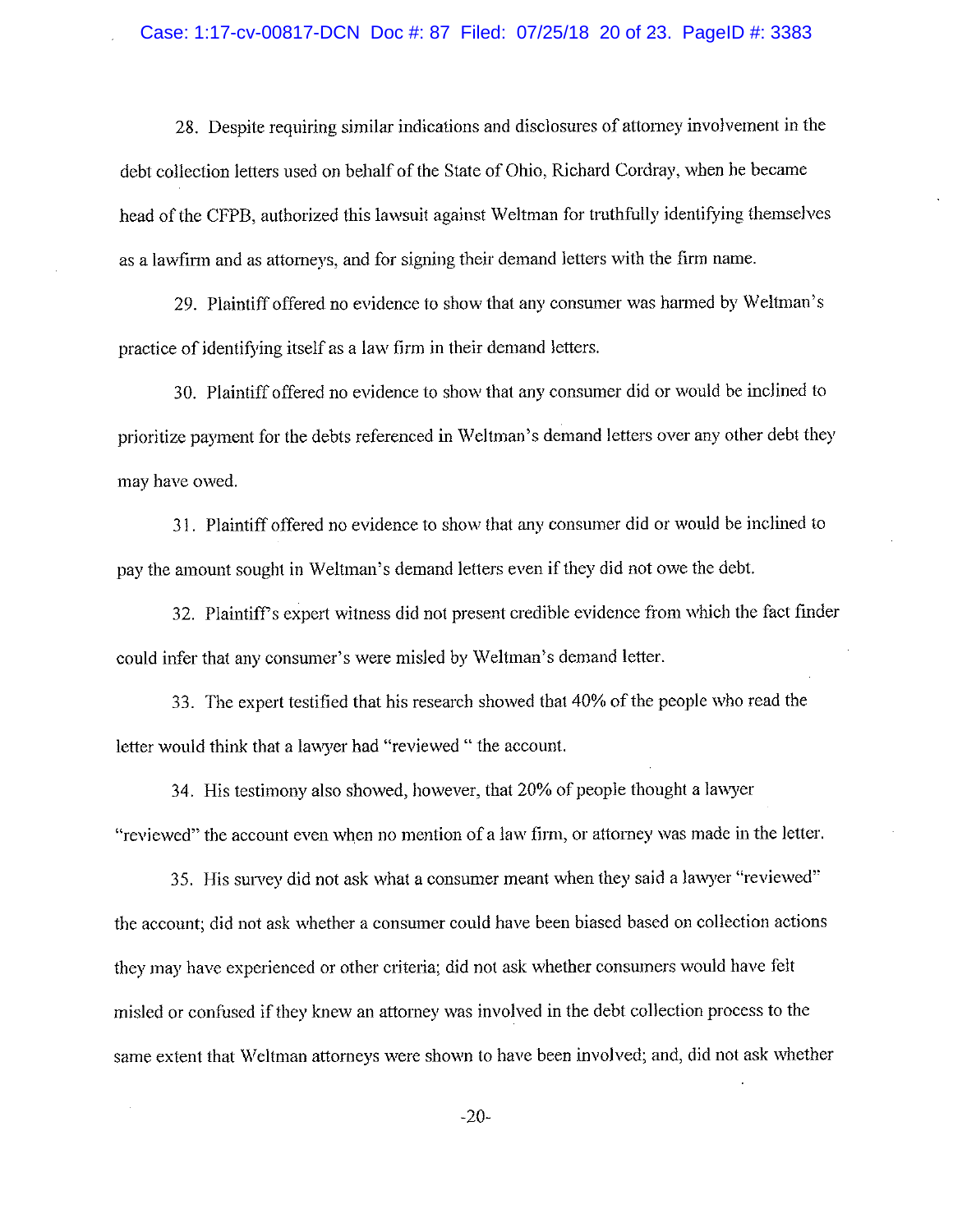### Case: 1:17-cv-00817-DCN Doc #: 87 Filed: 07/25/18 21 of 23. PageID #: 3384

a perceived attorney review would have influenced their decisions about whether and when to pay the debt reference in the letter.

36. The FDCPA prohibits a debt collector from using "any false, deceptive, or misleading representation or means in connection with the collection of any debt." 15 U.S.C. \$1692e. This includes using any "false representation or deceptive means to collect or attempt to collect any debt." and making "false representation or implication that . . . any communication is from an attorney." 15 U.S.C. § 1692e(3), (10).

37. This determination must be made from the point of view of the "least sophisticated consumer." Kistner v. Law Offices of Michael P. Margalefsky LLC, 518 F.3d 433, 438 (6th Cir. 2008).

38. The CFPA prohibits any violation of the FDCPA, as well as "any unfair, deceptive, or abusive practice" in connection with consumer products or services. 12 U.S.C. §§ 5481(12)(H), (14); 5531(a); 5536(a)(1)(A), (B). The standard under the CFPA is the same as the standard under the FDCPA, but is viewed from the perspective of reasonable consumers.

39. If there is no violation under the FDCPA in this case, there can be no violation under the CFPA.

40. Courts have held that when an attorney signs a letter on law firm letterhead, the least sophisticated consumer may believe that the attorney was involved in the debt collection process. Thus, they have concluded that if the attorney is not meaningfully involved in that process, the letter may be deceptive or misleading under the FDCPA.

41. Weltman's demand letters were truthful on their face.

42. Weltman attorneys were meaningfully and substantially involved in the debt

 $-21-$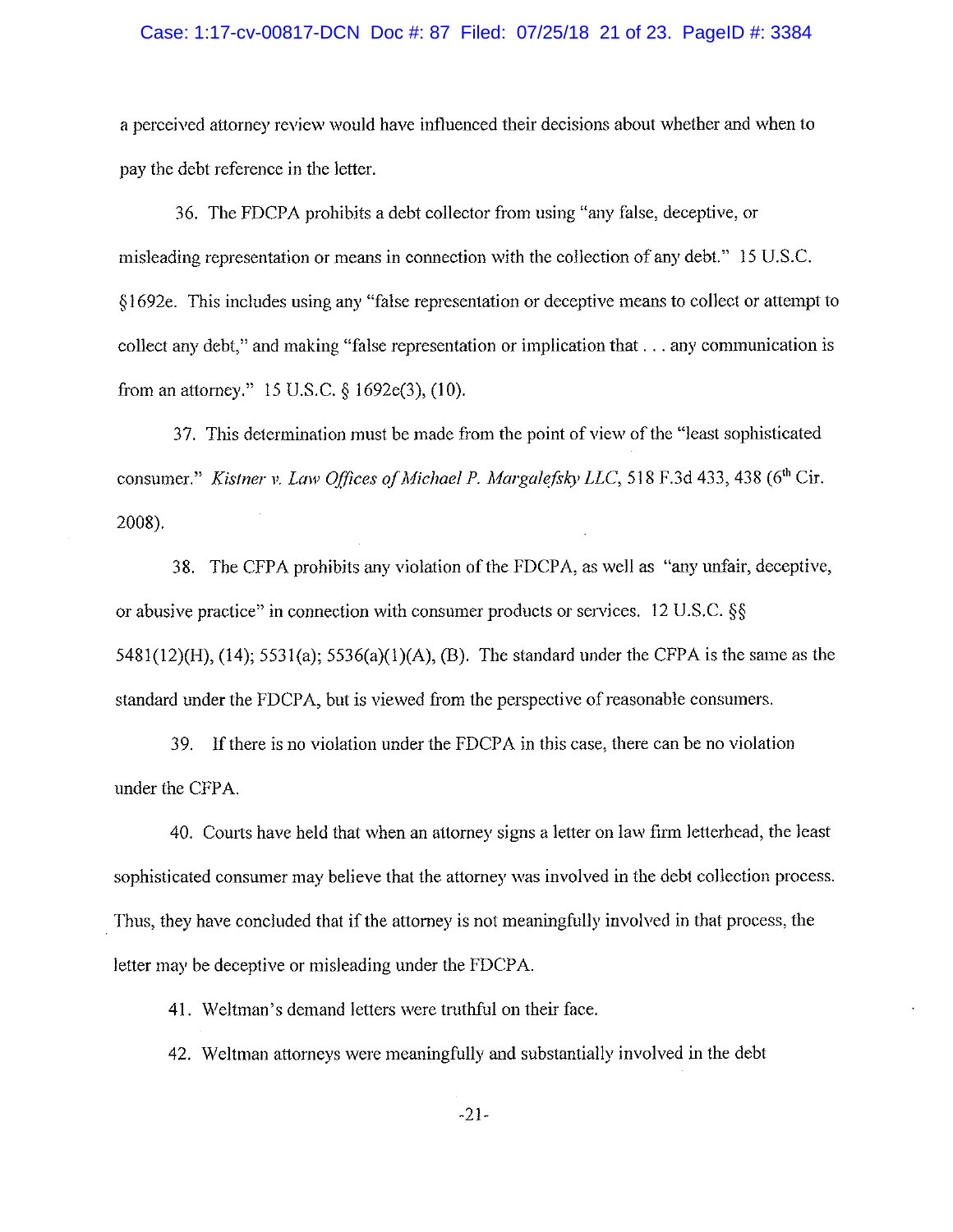### Case: 1:17-cv-00817-DCN Doc #: 87 Filed: 07/25/18 22 of 23. PageID #: 3385

collection process both before and after the issuance of the demand letters.

43. Plaintiff did not prove by a preponderance of the evidence that Weltman's letters were false, misleading, or deceptive.

44. A misleading representation is only actionable under the FDCPA if it is material. See FTC v. E.M.A. Nationwide, Inc., 767 F.3d 611, 630-31 (6<sup>th</sup> Cir. 2014).

45. A representation is material under the FDCPA if it would influence the least sophisticated consumer's decision on whether and when to pay a debt. See, e.g., Boucher v. Fin. Sys. Of Green Bay, Inc., 880 F.3d 362, 366 (7th Cir. 2018). Under the CFPA, a false representation is material if it is likely to influence a reasonable consumer to pay a debt. See Fanning v. F.T.C., 821 F.3d 164, 173 (1<sup>st</sup> Cir. 2016).

46. Even if Weltman's letters had misrepresented the level of attorney involvement, Plaintiff could not prevail because there is no evidence that any consumer's decision on when and whether to pay a debt was influenced by the inclusion of the attorney identifiers in Weltman's demand letters.

47. In light of the above factual findings and conclusions of law, the Court finds that Plaintiff has failed to prove its case by a preponderance of the evidence.

# **CONCLUSION**

For the foregoing reasons this Court finds that Plaint if failed to prove by a preponderance of the evidence its claims in Counts One, Two, and Three of the Complaint. Therefore, judgment is entered in favor of the Defendant, Weltman, Weinberg & Reis Co., L.P.A. and against Plaintiff, Consumer Financial Protection Bureau, on all of its remaining